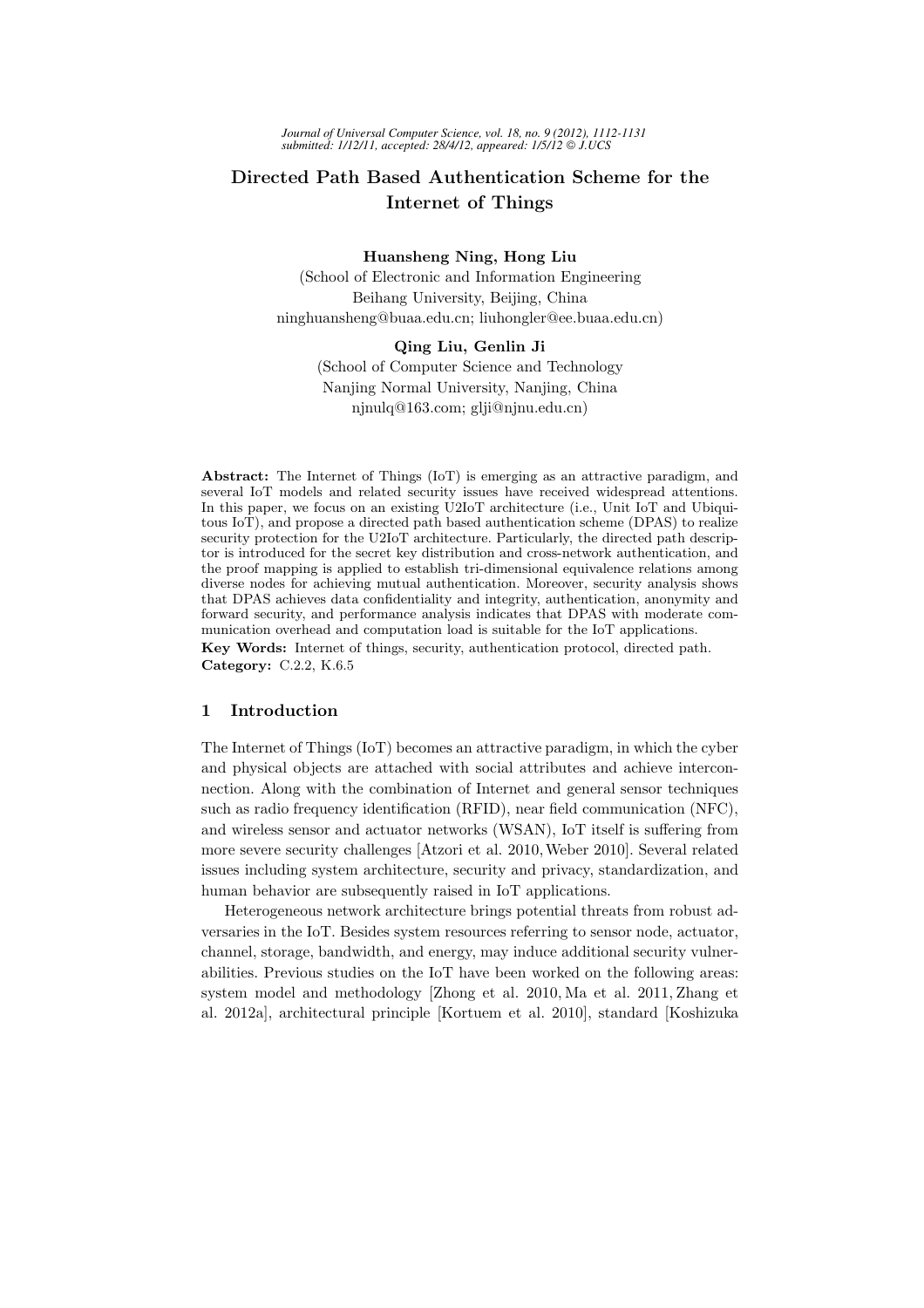and Sakamura 2010], quality of service (QoS) [Zhang et al. 2011b], and security protocol [Hancke et al. 2010]. Particularly, an architecture that comprises Unit IoT and Ubiquitous IoT (short for U2IoT architecture) has been proposed to present a new paradigm covering both the specific unit IoT and the ubiquitous local/industrial/national IoT [Ning and Wang 2011]. In the U2IoT architecture, conceptions of mankind neural system and social organization framework are introduced for the future IoT, and multiple sensors and communication techniques are involved in the wireless/wire communication channels. Thereinto, wireless sensor networks (WSN) and Internet compose a typical IoT network structure: 1) WSN realizes the real-time data detection, identification, and monitoring, and 2) Internet realizes that the collected data is transmitted and controlled by top management centers. It is significative to establish a node-to-node secure channel between remote sensors, and to realize authentication and hierarchical access control by the back-end servers. Due to the diverse channels, interfaces, and context environments of heterogeneous networks, more challenges should be considered to achieve such cross-network security protection.

Towards the IoT security, several open issues such as cryptographic algorithms, authentication protocol, access control, trust/privacy, and governance frameworks should be considered [Roman et al. 2011a]. Studies mainly focus on specific communication techniques (e.g., RFID) [Hancke et al. 2010], detailed cryptographic mechanisms (e.g., key management) [Roman et al. 2011b], and practical applications (e.g., supply chain management, multimedia traffic) [Xu 2011, Zhou and Chao 2011]. Meanwhile, security frameworks in traditional networks can also provide merits for the IoT. However, existing studies mainly provide security protection for relatively isolated networks, which may not be suitable for the U2IoT architecture that comprises not only the specific unit IoT but also the ubiquitous IoT (local/industrial/national IoT). Hence, it is significant to establish an authentication scheme to realize cross-network protection for U2IoT architecture. The purpose of the paper is to provide comprehensive safeguard for U2IoT architecture to realize interconnection between the front-end sensor networks and the back-end management and data centers.

In this paper, a directed path based authentication scheme (DPAS) to guarantee security protection in the U2IoT architecture. The main contributions are as follows. 1) Directed path descriptor is adopted for the layered U2IoT architecture, which makes realizes interconnection among the distributed sensor nodes and management centers. 2) Proof mapping is applied to establish tridimensional equivalence relations among a sensor node, its neighbor nodes, and its storage node, which assists the sensor node and storage node to establish mutual authentication. 3) Proof verification is performed to realize cross-network authentication without using the sensor node's prior knowledge.

The remainder of the paper is organized as follows. Section 2 overviews the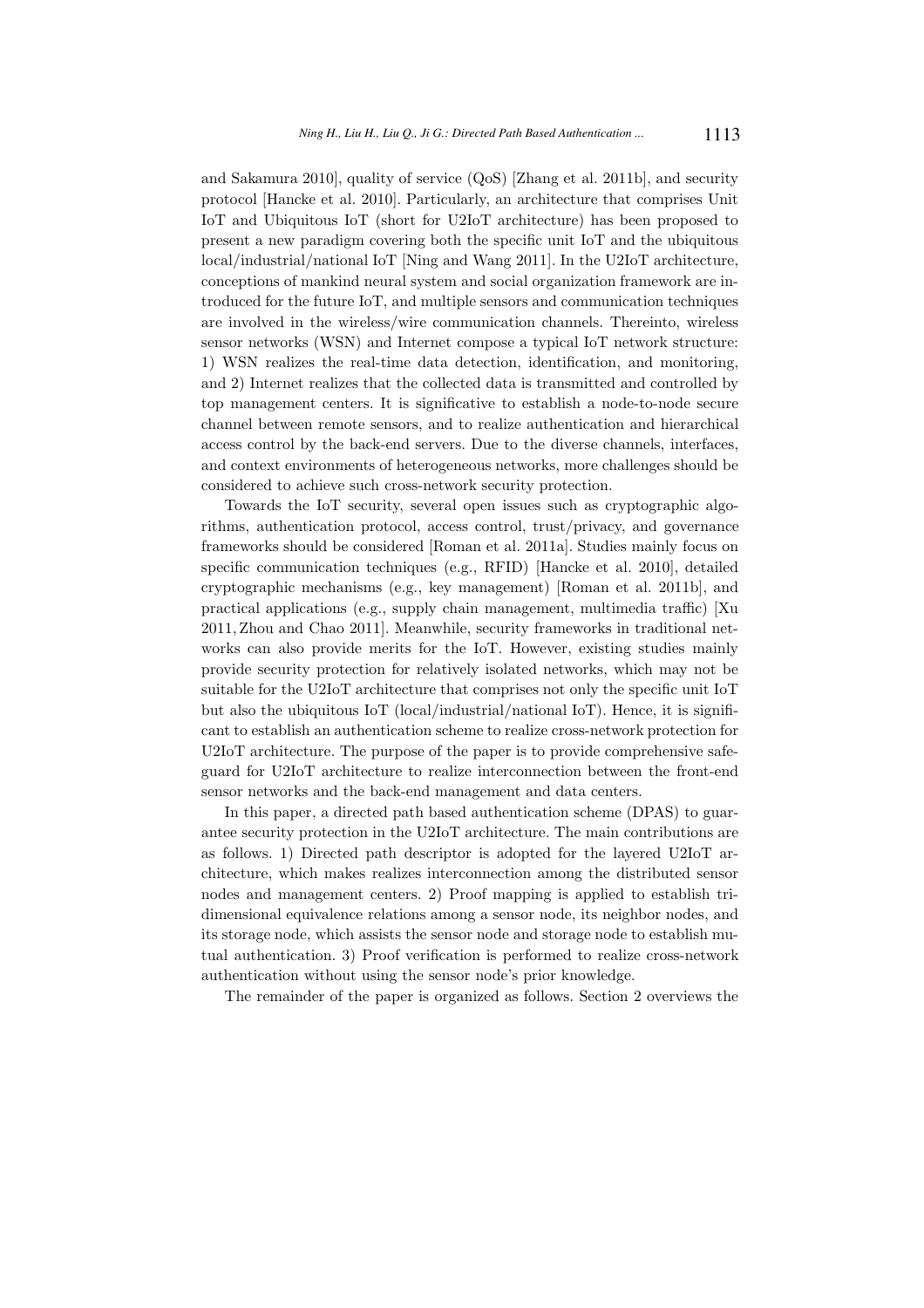related security issues in the IoT, and also introduces the U2IoT architecture. Section 3 presents the detailed scheme procedures, and security analysis and performance analysis are given in Section 4. Finally, Section 5 draws a conclusion.

## 2 Related Works

#### 2.1 Security Issues in the Internet of Things

Roman et al. [Roman et al. 2011a] pointed out that the traditional lightweight cryptography, secure protocol, and privacy assurance are not strong enough for the IoT, and also recommended several approaches to cope with the old and new security threats. The approaches refer to data and privacy, identity management, trust and governance, fault tolerance, cryptography and protocols, identity and ownership, and privacy protection, which provide guidance for the IoT security and privacy researches. Zhou et al. [Zhou and Chao 2011] designed an efficient multimedia-aware traffic security architecture which is based on the classified traffic to facilitate various multimedia applications. Such general security architecture is established by considering the characteristics of multimedia traffic, and security service in the IoT.

Bandyopadhyay et al. [Bandyopadhyay and Sen 2011] mainly considered two major security and privacy issues (i.e., confidentiality of the business processes, and privacy of the human). Towards data confidentiality, several standard cryptographic technologies are recommended, and it brings new challenges to design more efficient encryption algorithms, authentication protocols, and access control mechanisms. Particularly, key management should be researched as a significant topic to deal with the ubiquitous things' security and privacy protection. Thereinto, the authors suggested that key distribution should be designed considering the restrictions of resource, power, and operational capability in specific communication channels (e.g., small-scale systems and ad-hoc networks). Towards privacy, solutions are more intractable due to the ignorance of the general people. Considering the heterogeneity and mobility of things in IoT, privacy-preservation is still in its infancy. A holistic privacy framework is needed to be established for the resource-limited applications. However, the traditional privacy protection methods are mainly supported by power-unrestricted devices, which may bring another problems for the heterogenous and cross-layer networks.

Hancke et al. [Hancke et al. 2010] introduced unique security challenges for user-oriented RFID applications in the IoT systems, and the major challenges including privacy, ownership, data integrity, application integrity and security standards should be enhanced to achieve universal security. Meanwhile, Yan et al. [Yan and Wen 2011] applied mobile RFID security protocol to guarantee the security in the IoT, and they introduced a trust-third-party (TTP) based key management protocol to construct a secure session key among the tag, reader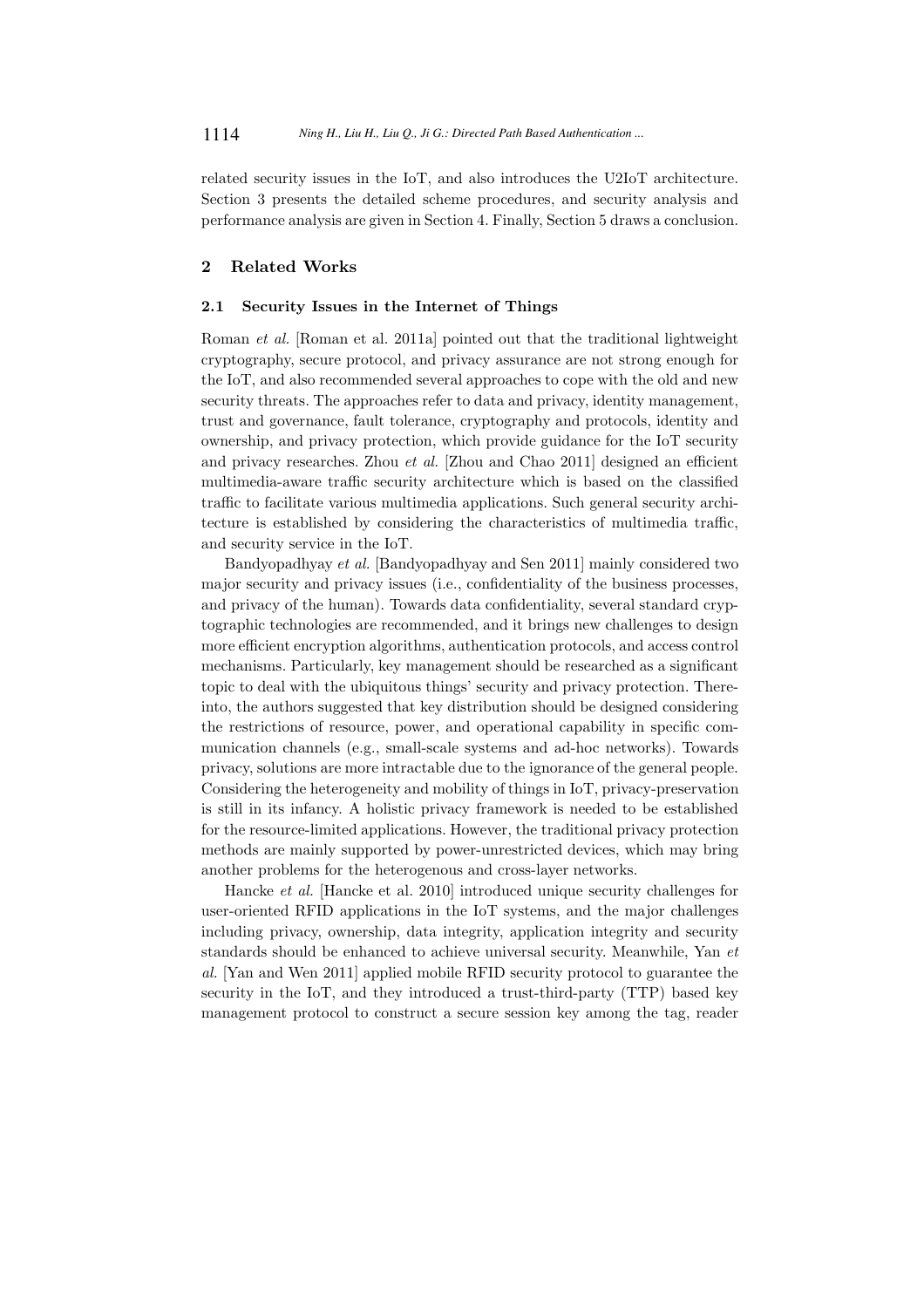and back-end database. The proposed protocol is appropriate for the mobile RFID-based IoT architecture.

Several security schemes have been proposed to safeguard the WSN-based IoT systems, which mainly include authentication protocol [Delgado-Mohatar et al. 2011], cross-network authentication [Roman et al. 2011b], key establishment [Tsai et al. 2009, Roman et al. 2011c], distribution security framework [Claycomb and Shin 2011], and topology maintenance protocol [Gabrielli et al. 2011]. Thereinto, Delgado-Mohatar et al. [Delgado-Mohatar et al. 2011] proposed a lightweight authentication scheme for WSN. The scheme comprises a key management protocol and an authentication protocol, in which simple symmetric cryptographic primitives are adopted to realize both security and efficiency. Particularly, it provides a strong resilience against node capturing, and also provides node-to-node mutual authentication. Roman et al. [Roman et al. 2011b] presented the concept of a transversal layer to contain different security mechanisms. In the scheme, all the entities can interact with the security mechanisms which achieves a holistic safeguard. Roman et al. [Roman et al. 2011c] also analyzed the applicability of existing public key cryptography and pre-shared key mechanisms for the sensor-based IoT, and focused on the linklayer oriented key management systems to provide high compatibility for the same grouped sensor nodes to realize that two remote entities can anonymously negotiate certain security credentials. Tsai et al. [Tsai et al. 2009] proposed a storage-bounded adversary model to deal with the attacking scenario in WSN, in which two key establishment schemes are established by neighbor sensor nodes to obtain the shared keys. Gabrielli et al. [Gabrielli et al. 2011] focused on the topology maintenance protocols (TMPs) to analyze the security vulnerabilities in sensor networks, and proposed a meta-protocol (Meta-TMP) to increase the robustness against major attacks.

Furthermore, authentication and authorization schemes have been considered to prevent the attackers' unauthorized and authorized accessing. Meanwhile, intrusion detection [Amin et al. 2009] is introduced to guarantee the IP-based ubiquitous sensor networks, and a scoring classifier based on the statistical process control technique is used to identify the attack-signatures.

## 2.2 U2IoT Architecture Overview and Network Model

The U2IoT architecture [Ning and Wang 2011] includes two subnetworks that Unit IoT and Ubiquitous IoT. Thereinto, Unit IoT is a man-like nervous (MLN) model, and refers to the basic unit providing solutions for special applications. Ubiquitous IoT resembles social organization framework (SOF) model, and includes the local IoT, industrial IoT, national IoT, and even global IoT. The Ubiquitous IoT is integration of multiple Unit IoTs with ubiquitous features. Towards Unit IoT, its architecture is inspired by man's nervous system with centralized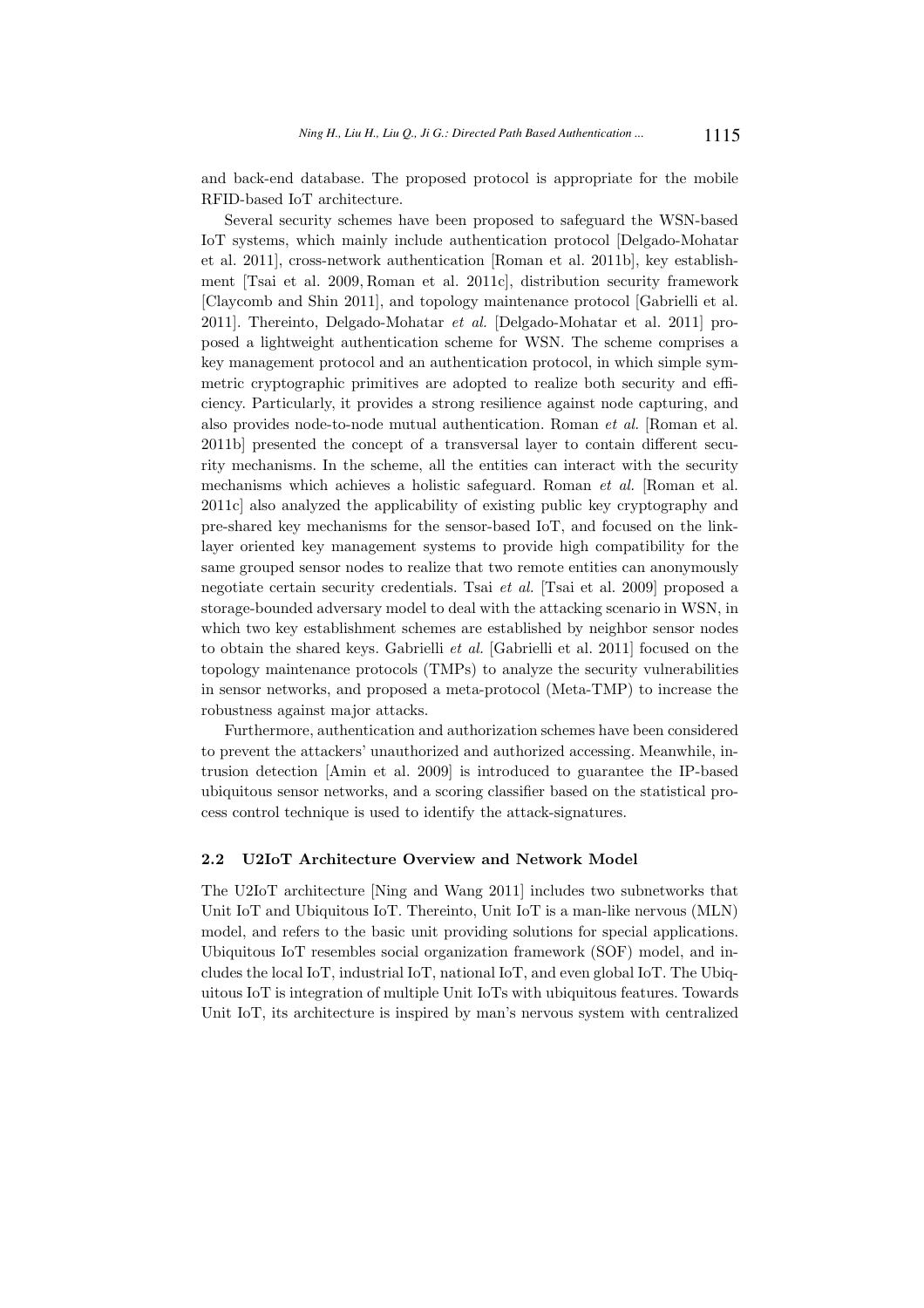

Figure 1: The U2IoT architecture (i.e., Unit IoT and Ubiquitous IoT).

or distributed data centers. Three main components are included: brain (management and centralized data center, M&DC), spinal cord (distributed control nodes), and a network of nerves (IoT networks and sensors). Towards Ubiquitous IoT, local IoT is based on the geographical region to realize interconnection among multiple Unit IoTs. Industrial IoT refers to different industries, and manages the corresponding national-wide Unit IoT's in specific industry, such as logistics, agriculture, power grid, transportation. National IoT contains above two aspects to realize interpenetration between local IoTs and Industrial IoTs.

In the U2IoT architecture, multiple wireless nodes are used to capture data streams, to detect activities and events with diversified identification approached, and to realize specific application functions. The U2IoT architecture refers to multiple sensor technologies (e.g., WSN, RFID, GPS, Zigbee, Bluetooth, WiFi, femtocell) and communication technologies (e.g., Internet, mobile telecommunications). In the paper, we focus on the WSN and Internet based the U2IoT architecture, and the re-organized model is shown in Figure 1. Note that Unit IoT comprises the front-end sensors and M&DC, and Ubiquitous IoT comprises the back-end management and data centers (lM&DC, iM&DC, nM&DC).

 $-$  The front-end wireless sensor subnetwork adopts the layered node structure, and three types of nodes are defined, including the regular sensor node (sensor node for short), storage node, and sink node. The sensor node performs real-time data acquisition, and gathers raw information and communicates with other neighbor nodes and its storage node via the wireless communication channels. The storage node connecting the sensor node and sink node is used to temporarily store sensing data, to complete the initial relation mapping, and to perform preliminary authentication. Meanwhile, it also buffers the received data and responds with the authorized data to the sink node.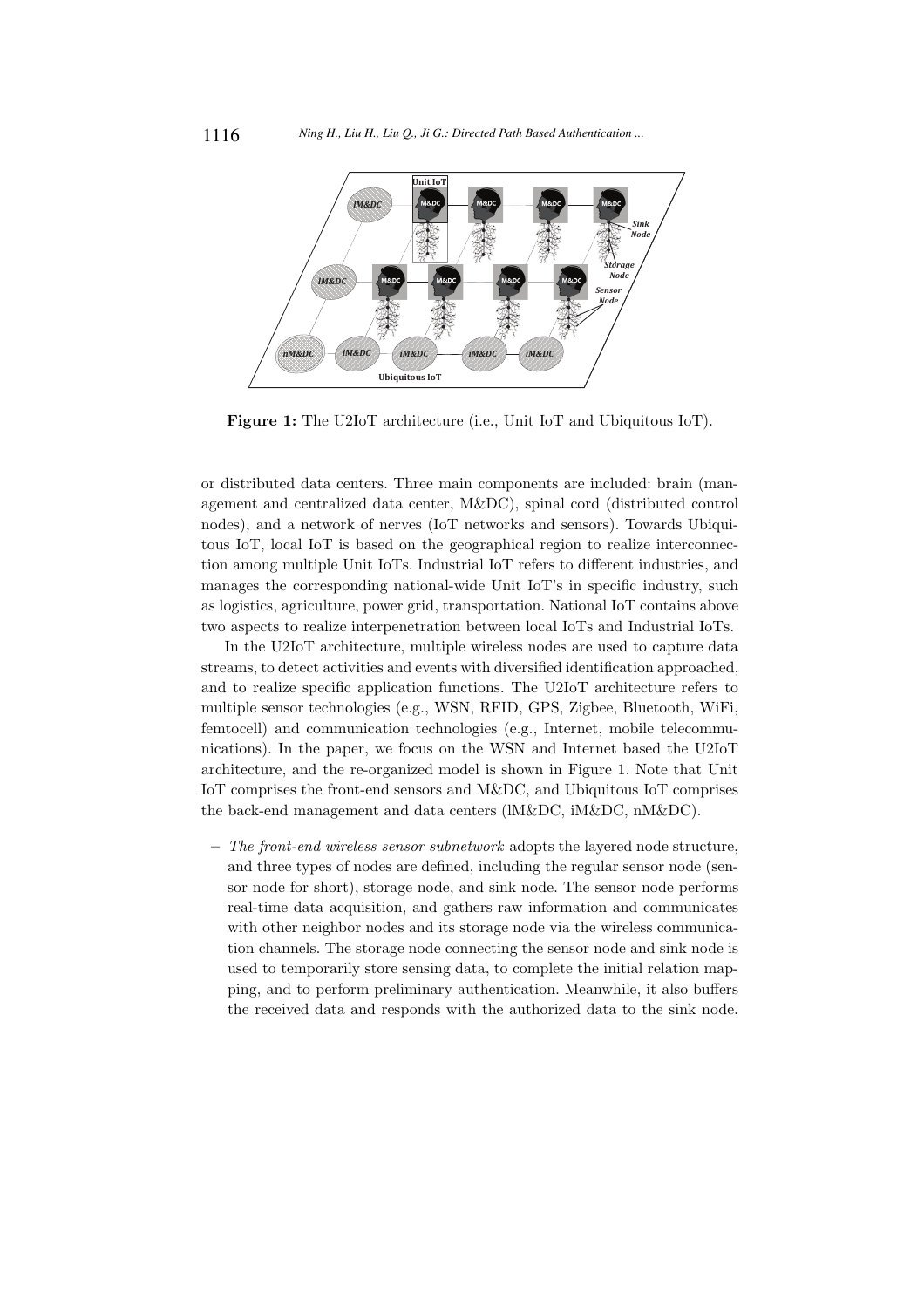The sink node acts as an intermediary to connect the sensor/ storage nodes and M&DC in Unit IoT.

– The back-end management and data center subnetwork includes M&DC of Unit IoT, and lM&DC, iM&DC, nM&DC of the local, industry and national IoTs in Ubiquitous IoT. The management and data centers are independent, and are interconnected via the virtual directed paths. The virtual directed path is a descriptor which indicates the possible transition between two entities. For instance,  $Path_X^Y$  represents the virtual path from X to Y. The mentioned "virtual" does not mean that the entities  $\{X, Y\}$  establish direct communication channel via  $Path_{X}^{Y}$ , but establish a virtual transition relationship. The directed path is applied to achieve cross-network authentication, and only the achievable paths can be used to realize the interconnection among the different entities.

## 3 The Proposed Authentication Scheme: DPAS

The proposed DPAS contains three phases: key distribution, initiation and proof mapping, and proof establishment and verification. The detailed notations are introduced in Table 1.

#### 3.1 Key Distribution Phase

In DPAS, there are  $L$  sensor nodes in the sensor set  $S_A$ , the legal nodes are preloaded with an initial authenticator. Each sensor has at most  $L - 1$  neighbor nodes and at least one storage node. If there are two or more storage nodes, the sensor node will alternatively select one in random mode. In order to enhance data confidentiality and integrity, three types of secret keys are defined.

**Master key:**  $k_m$  is established based on end-to-end data encryption [Peering et al. 2002], which is periodically updated and considered as a secure secret.

**Shared key:**  $k_u$  is obtained based on Diffie-Hellman (DH) key agreement, and it is applied by  $MC_u$ ,  $\{MC_l, MC_i\}$ , and  $MC_n$  to establish the corresponding shared keys  $(k_{u_{l(i)}}, k_{u_{nl(i)}})$ . Thereinto, the directed path descriptors are introduced for these centers to realize mutual authentication. We take  $k_{u_l}$  for example to introduce the shared key distribution.

 $MC_u$  randomly generates random numbers  $\{r_{MC_u}^0, r_{MC_u}^{\prime 0}\}$ , and computes  $X_{MC_u}$  and  $Y_{MC_u}$  by its identifier and directed path descriptor  $Path_{MC_u}^{MC_l}$ . Thereafter,  $MC_u$  transmits  $X_{MC_u} || Y_{MC_u} || r_{MC_u}^{\prime 0} || id_{MC_u}$  to  $MC_l$ .

$$
X_{MC_u} = g^{r_{MC_u}^0} \pmod{p} \tag{1}
$$

$$
Y_{MC_u} = H(r_{MC_u}^{\prime 0} || id_{MC_u}) \oplus Path_{MC_u}^{MC_l}
$$
\n
$$
(2)
$$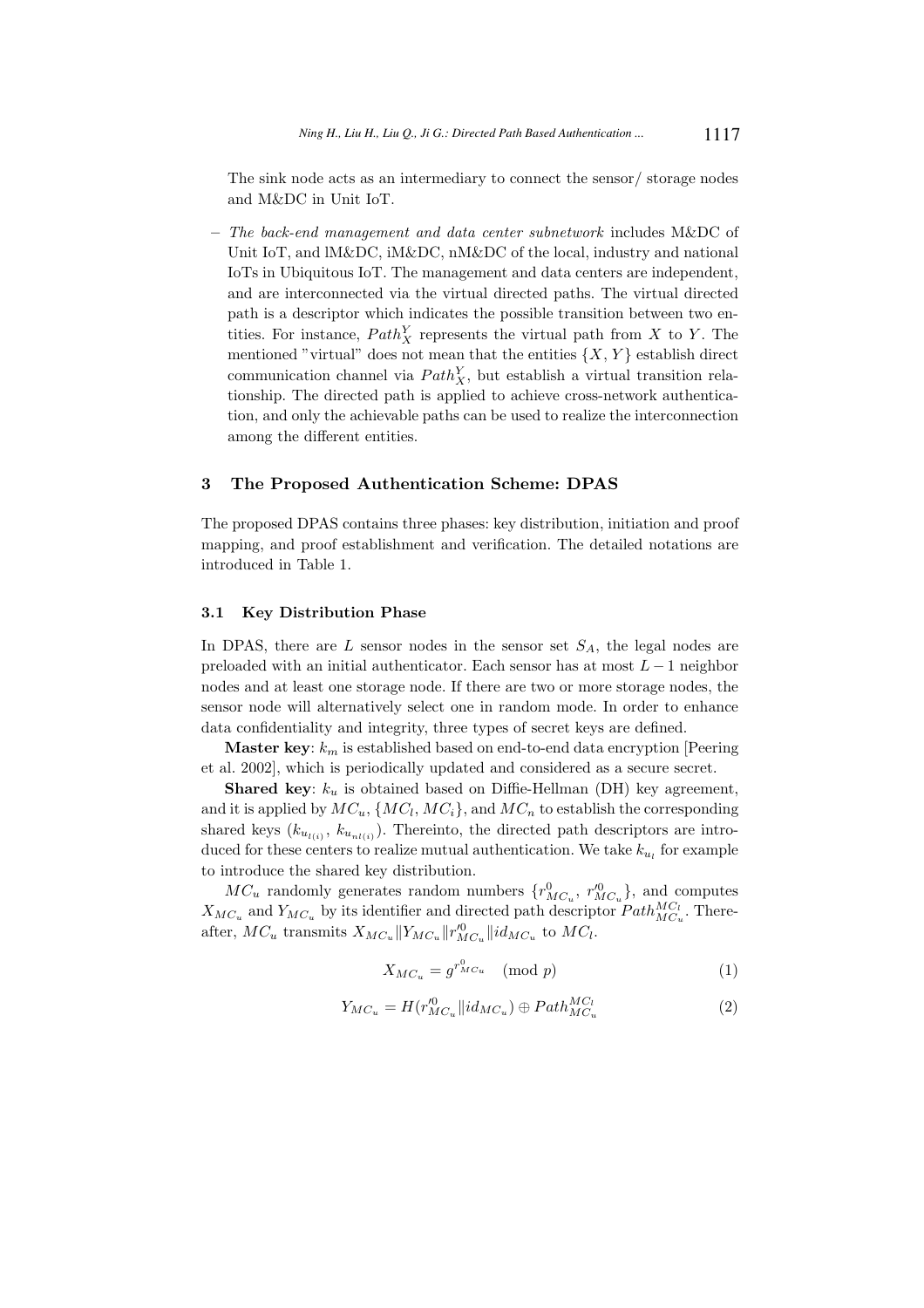| Notation                      | Description                                                                     |  |  |  |  |  |
|-------------------------------|---------------------------------------------------------------------------------|--|--|--|--|--|
| $MC_u$                        | The management and data center of Unit IoT, i.e.,                               |  |  |  |  |  |
|                               | (M&DC).                                                                         |  |  |  |  |  |
|                               | $MC_l$ , $MC_i$ , $MC_n$ The management and data centers of the local Unit IoT, |  |  |  |  |  |
|                               | industry Unit IoT, and national Unit IoT, i.e., (IM&DC,                         |  |  |  |  |  |
|                               | $iM\&DC$ , $nM\&DC$ ).                                                          |  |  |  |  |  |
| $S_A, S_N, S_B, S_C$          | The set of sensor nodes, neighbor nodes, storage nodes, and                     |  |  |  |  |  |
|                               | sink nodes.                                                                     |  |  |  |  |  |
| $s_a$                         | The sensor node.                                                                |  |  |  |  |  |
| $s_n$ , $s_{B_n}$ , $s_{C_n}$ | The neighbor nodes, storage node, and sink node of $s_a$ .                      |  |  |  |  |  |
| id                            | The pseudo-identifier.                                                          |  |  |  |  |  |
| Tid                           | The token identifier.                                                           |  |  |  |  |  |
| $Path_Y^Y$                    | The virtual directed path descriptor from $X$ to $Y$ . The path                 |  |  |  |  |  |
|                               | pair that $\{Path_X^Y, Path_Y^X\}$ satisfies the given rule.                    |  |  |  |  |  |
| $k_m$                         | The master key by $MC_u$ and $S_C$ .                                            |  |  |  |  |  |
| $k_{u_{l(i)}}$                | The shared key between $MC_u$ and $MC_l(i)$ .                                   |  |  |  |  |  |
| $k_{u_{nl(i)}}$               | The shared key between between $MCl(i)$ and $MCn$ .                             |  |  |  |  |  |
| $k_{auth}$                    | The authentication key by $S_A$ , $S_B$ , $S_C$ .                               |  |  |  |  |  |
| p, g, q                       | The large prime numbers. $g$ is primitive root mod $p$ .                        |  |  |  |  |  |
| ${M}_k$                       | The symmetric encryption algorithm on $M$ by $k$ .                              |  |  |  |  |  |

Table 1: Notations

 $MC_l$  randomly generates random numbers  $\{r_{MC_l}^0, r_{MC_l}^{\prime 0}\}$ , and computes  $X_{MC_l}$  and  $Y_{MC_l}$ . Thereafter,  $MC_l$  transmits  $X_{MC_l} || Y_{MC_l} || r_{MC_l}^{'0} || id_{MC_l}$  to  $MC_u$ .

$$
X_{MC_l} = g^{r_{MC_l}^0} \pmod{p} \tag{3}
$$

$$
Y_{MC_l} = H(r_{MC_l}^{0}||id_{MC_l}) \oplus Path_{MC_l}^{MC_u}
$$
\n
$$
\tag{4}
$$

Upon receiving the messages,  $MC_u$  computes  $H(r_{MC_l}^{\prime 0}||id_{MC_l})$  by the received  $\{r_{MC_l}^{0}, id_{MC_l}\}$ , and derives  $Path_{MC_l}^{MC_u}$  by the XOR operation.  $MC_u$  compares whether the derived  $Path_{MC_u}^{MC_u}$  and its stored  $Path_{MC_u}^{MC_l}$  satisfy the given rule according to an invertible operator  $I$  and an anti-homomorphism function  $\varphi(AB) = \varphi(B)\varphi(A).$ 

$$
\varphi((Path_{MC_l}^{MC_u} \oplus I)Path_{MC_u}^{MC_l}) \stackrel{?}{=} \varphi(Path_{MC_u}^{MC_l})\varphi(Path_{MC_l}^{MC_u} \oplus I) \tag{5}
$$

Thereafter,  $MC_l$  performs verification on  $MC_u$ . If  $MC_u$  and  $MC_l$  pass the mutual verification,  $MC_u$  and  $MC_l$  will obtain the shared key  $k_{u_l}$ ,

$$
k_{u_l} = (X_{MC_u})^{r_{MC_l}^0} = (X_{MC_l})^{r_{MC_u}^0} = g^{r_{MC_u}^0 \cdot r_{MC_l}^0} \tag{6}
$$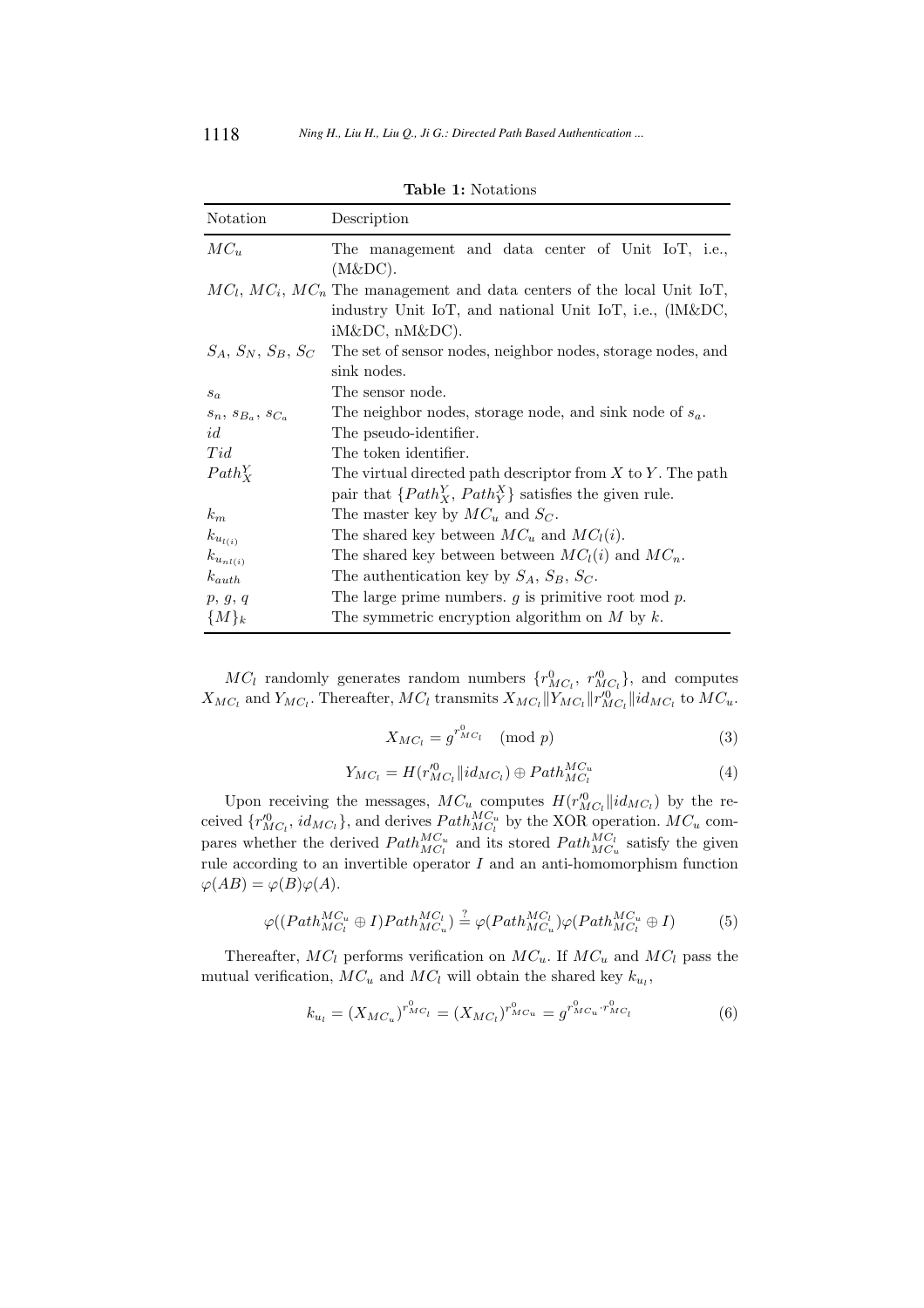

Figure 2: The exchanged messages of the initiation and proof mapping.

Similarly, the shared keys  $(k_{u_i}, k_{u_{ni}}, k_{u_{ni}})$  are obtained according to the DH key agreement and mutual authentication mode.

Authentication key:  $k_{auth}$  is derived from the master key  $k_m$ , and it is used by  $S_A$ ,  $S_B$ ,  $S_C$  for authentication. Thereinto, a matrix  $E_{L\times L}$  is defined for the authentication key generation, in which  $e_{l,l}$  is its element for  $l = [L^{1/2}] + 1$ ([.] denotes the rounding operation).

 $MC_u$  assigns  $k_{auth}^1$  as the authentication key in the first session, and assigns the updated authentication key  $k_{auth}^x$  for the x-th session, in which a large prime number  $q$  is used to determine the element's subscripts.

$$
k_{auth}^1 = k_m \oplus e_{l,l} \tag{7}
$$

$$
k_{auth}^x = H(k_{auth}^{x-1} \oplus e_{xq \pmod{l}}^{x-1}, 2xq \pmod{l}} \tag{8}
$$

#### 3.2 Initiation and Proof Mapping Phase

In the case that  $s_a$  is a newly joined sensor node that attempts to enter the network, it should establish the mapping between  $s_a$  and  $\{s_n, s_{B_a}\}\$ . Figure 2 shows the exchanged messages during the initiation and proof mapping of DPAS. Note that in the case that  $s_a$  is not a fresh node, it skips the mapping process in system initiation.

#### 3.2.1 Initiation of the sensor node, neighbor nodes, and storage node.

 $S_N$ ,  $S_B \Rightarrow s_a$ : Query<sub>sN</sub>, Query<sub>sB</sub>.

| $s_a \rightarrow s_n$ : |                                | ${id_{s_a} \oplus Query_{s_n}}_{k_{auth}^{1}}, s_a \rightarrow S_{B_a}: {id_{s_a} \oplus Query_{s_{B_a}}}_{k_{auth}^{1}}.$ |
|-------------------------|--------------------------------|----------------------------------------------------------------------------------------------------------------------------|
| $s_n \rightarrow s_a$ : | $\{id_{s_n}\}_{k_{auth}^{1}},$ | $s_{B_a} \rightarrow s_a: \{id_{s_{B_a}}\}_{k_{auth}^1}.$                                                                  |

1.  $S_N$  and  $S_B$  constantly broadcast the omni-bearing  $\{Query_{s_N}, Query_{s_B}\}\$ .  $s_a$ initializes to determine its neighbor nodes  $s_n$   $(n=1, ..., L_n)$ , and ascertains its storage node  $s_{B_a}$ .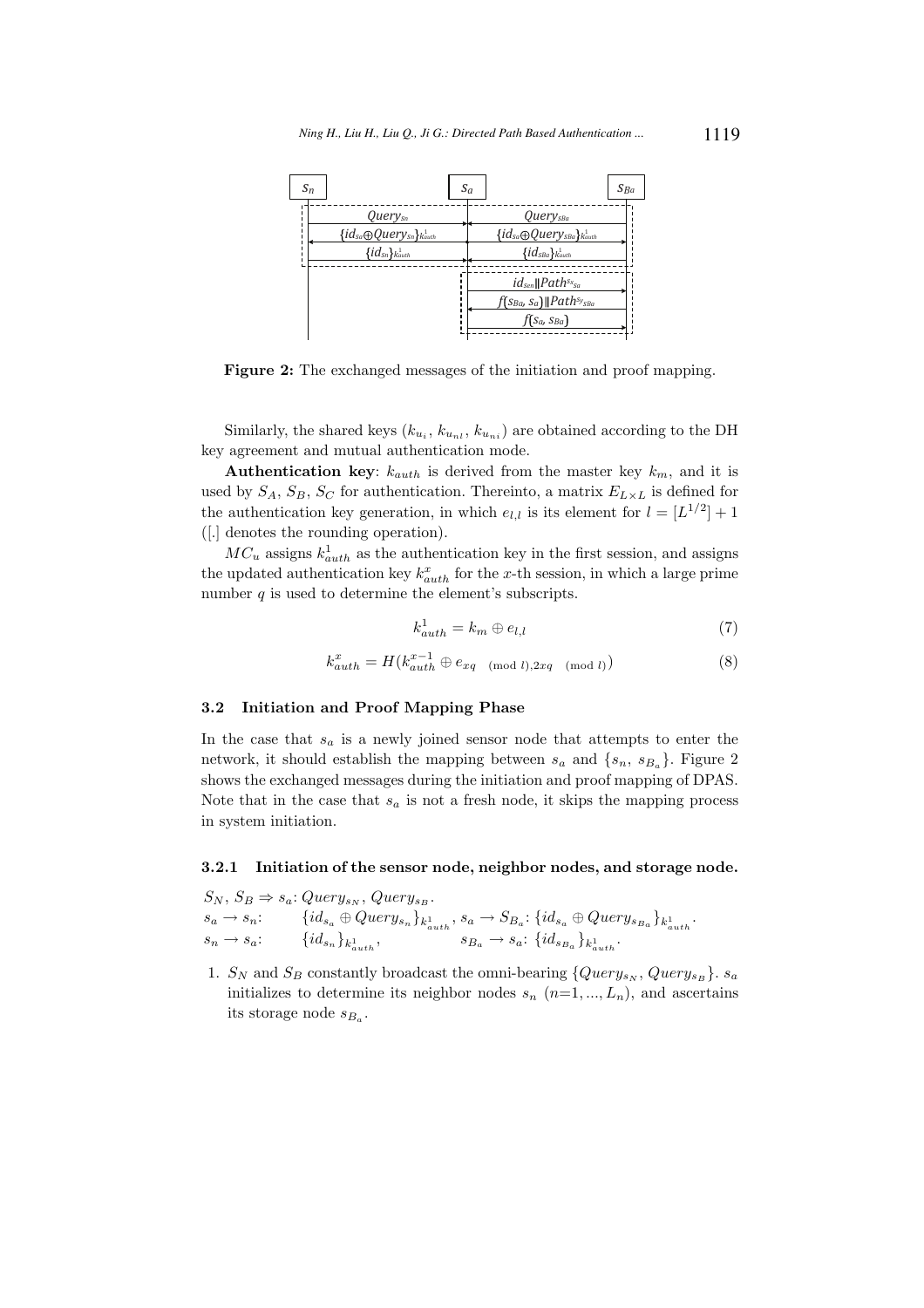**Table 2:** Relation mapping between  $s_a$  and  $\{s_n, s_{B_a}\}\$ 

| Nodes                                           | Tri-dimensional relation mapping |  |  |  |                                                                                                                                              |
|-------------------------------------------------|----------------------------------|--|--|--|----------------------------------------------------------------------------------------------------------------------------------------------|
|                                                 |                                  |  |  |  | $s_a \to s_n$ : $Path_{s_a}^{s_n} \Leftrightarrow H(id_{s_a}  id_{s_n}) \Leftrightarrow F(Path_{s_a}^{s_a}Path_{s_a}^{s_n})$                 |
| $s_a \rightarrow s_{B_a}: Path_{s_a}^{s_{B_a}}$ |                                  |  |  |  | $\Leftrightarrow$ $H(id_{s_a}  id_{s_{B_a}}) \Leftrightarrow$ $F(Path_{s_a}^{s_a}Path_{s_a}^{s_{B_a}})$                                      |
|                                                 |                                  |  |  |  | $s_n \to s_a$ : $Path_{s_n}^{s_a} \Leftrightarrow H(id_{s_n}  id_{s_a}) \Leftrightarrow F(Path_{s_n}^{s_a}Path_{s_n}^{s_a})$                 |
|                                                 |                                  |  |  |  | $s_{B_a} \to s_a$ : $Path_{s_{B_a}}^{s_a} \Leftrightarrow H(id_{s_{B_a}}  id_{s_a}) \Leftrightarrow F(Path_{s_{B_a}}^{s_*}Path_{s_*}^{s_a})$ |

Note that the cascading operator  $\mathbb{R}^n$  orderly connects two identifiers;  $s_n$  indicate the neighbor nodes for  $(n=1, ..., L_n);$  $s_*$  refers to a non-self node.

- 2.  $s_a$  respectively encrypts its identifier  $id_{s_a}$  and the received queries by the initial authentication key  $k_{auth}^1$  (i.e.,  $k_m \oplus e_{l,l}$ ), and then respectively replies  $\{ \{ id_{s_a} \oplus Query_{s_n} \}_{k_{auth}^1}, \{ id_{s_a} \oplus Query_{s_{Ba}} \}_{k_{auth}^1} \} \text{ to } \{ s_n, s_{Ba} \}.$
- 3.  $s_n$  and  $s_{B_a}$  detect the newly joined  $s_a$ ,
	- (a)  $s_n$  firstly performs the encryption to obtain  $\{id_{s_a} \oplus Query_{s_n}\}_{k_{auth}^1}$  by its assigned  $id_{s_a}$ , and checks the validity of  $s_a$  by comparing the received value with the recomputed value. If it holds,  $s_n$  will encrypt its identifier to obtain  $\{id_{s_n}\}_{k_{auth}^1}$ .  $s_n$  transmits  $\{id_{s_n}\}_{k_{auth}^1}$  to  $s_a$ .
	- (b) Similarly,  $s_{B_a}$  firstly verifies  $s_a$  by comparing the received value with recomputed value. If it holds,  $s_{B_a}$  will encrypt its identifier to obtain  $\{id_{s_{B_a}}\}_{k_{auth}^1}$ .  $s_{B_a}$  transmits  $\{id_{s_{B_a}}\}_{k_{auth}^1}$  to  $s_a$ .
- 4. Thereafter,  $s_a$  performs the decryption to obtain  $\{id_{s_n}, id_{s_{B_a}}\}$ , and establishes the mapping between  $s_a$  and  $\{s_n, s_{B_a}\}\$ , as shown in Table 2.

The tri-dimensional mapping shows the equivalent relations among directed paths, hashed values, and algebraic function values. For instance, a neighbor node  $s_x$  points to the sensor node  $s_a$  (i.e.,  $s_x \rightarrow s_a$ ), which is correlated with  $Path^{\hat{s}_a}_{s_x}, \, \overline{H}(id_{s_x} \| id_{s_a})$  and  $F(Path^{\hat{s}^*}_{s_x})$  $s_{s_x}^{s*}Path_{s_*}^{s_a}$ ). Thereinto,  $F(.)$  is a pre-defined algebraic function, and it satisfies that  $F(X) \oplus F(Y) = F(XY)$ . Only the legal sensors can establish the legitimate relation mapping. Note that such tri-dimensional mapping that  $Path_Y^X \Leftrightarrow H(id_X||id_Y) \Leftrightarrow F(Path_X^*Path_Y^Y)$  is applied for all the legal entities in Unit IoT (i.e.,  $\{s_a, s_n, s_{B_a}, s_{C_a}, MC_u\}$ ).

#### 3.2.2 Authentication between the sensor node and the storage node.

 $s_a \rightarrow s_{B_a}: id_{sen} || Path^{s_x}_{s_a}.$  $s_{B_a} \rightarrow s_a: f(s_{B_a}, s_a) || \rho_{at} h_{s_{B_a}}^{s_y}, \quad s_a$  checks  $s_{B_a}$ .  $s_a \rightarrow s_{B_a}: f(s_a, s_{B_a})$  $s_{B_a}$  checks  $s_a$ .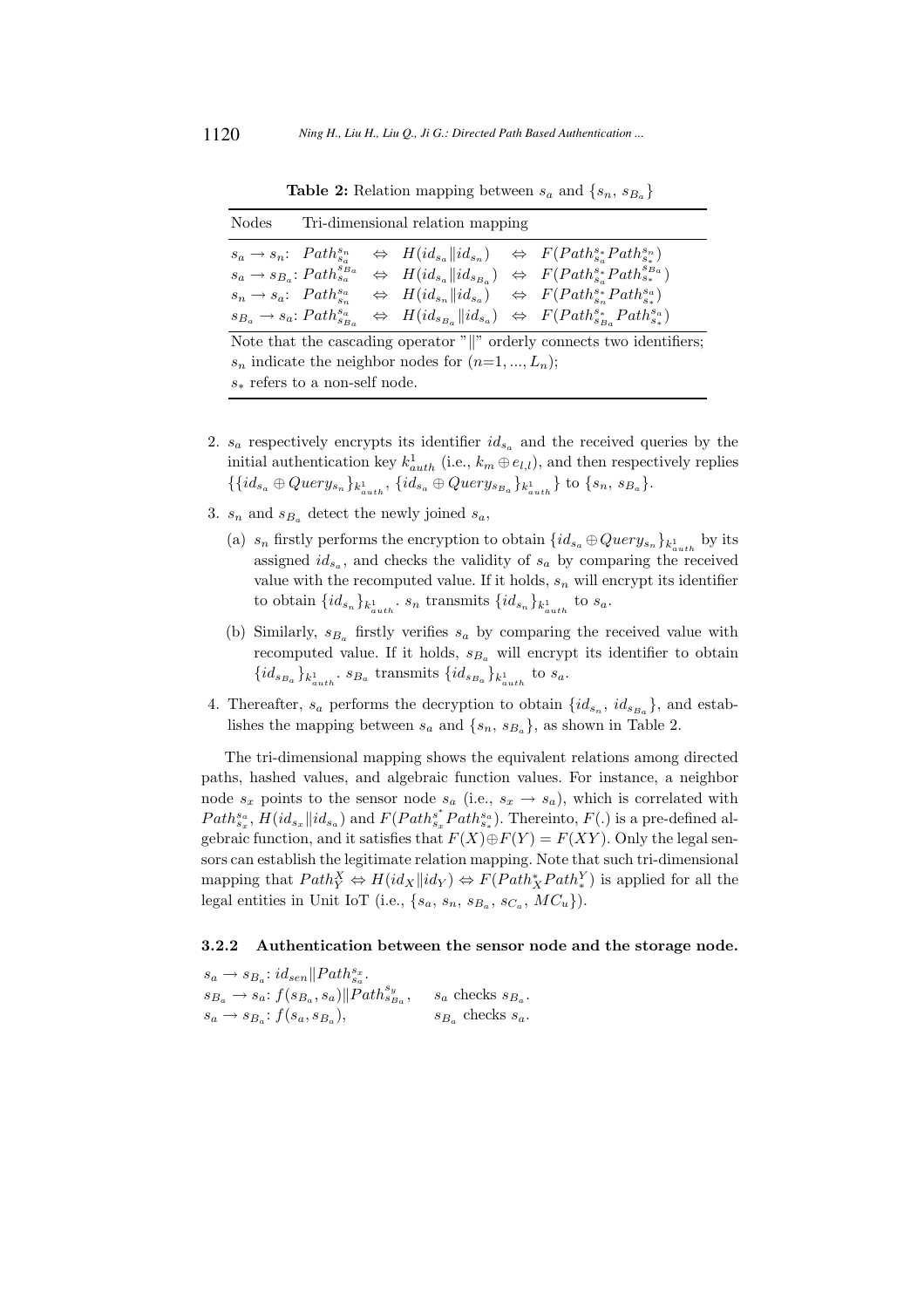- 1.  $s_a$  generates a session identifier  $id_{sen}$ , extracts a random path descriptor  $Path_{s_a}^{s_x}$ , and transmits  $id_{sen}$ || $Path_{s_a}^{s_x}$  to  $s_{B_a}$ . It means that  $s_a$  wants to establish connection with  $s_{B_a}$  via an intermediary node  $s_x$ .
- 2.  $s_{B_a}$  establishes the corresponding mapping operation.
	- (a)  $s_{B_a}$  determines the path descriptor  $Path_{s_a}^{s_x}$  to retrieve the specific identifier  $id_{s_x}$ .  $s_{B_a}$  cascades  $id_{s_{B_a}}$  and  $id_{s_x}$  to obtain  $id_{s_{B_a}}$  || $id_{s_x}$ , and computes the hashed value  $H(id_{s_{B_a}}||id_{s_x}).$
	- (b)  $s_{B_a}$  derives  $Path_{s_x}^{s_a}$  by the received  $Path_{s_a}^{s_x}$  according to the given rule, and applies function  $F(.)$  on  $Path_{s_x}^{s_a}$  to obtain  $F(Path_{s_x}^{s_a})$ . Thereafter,  $s_{B_a}$  establishes the proof mapping that  $f : s_{B_a} \to f(s_{B_a}, s_a)$ .

$$
f(s_{B_a}, s_a) = id_{sen} \oplus [H(id_{s_{B_a}}||id_{s_x}) || F(Path_{s_x}^{s_a})]
$$
(9)

Note that underflow should be considered, and zero is padded to the higher bits.  $F(Path_{s_x}^{s_a})$  equals to  $F(Path_{s_x}^{s_{B_a}}Path_{s_{B_a}}^{s_a})$  according to the formula  $Path_{s_x}^{s_a} = Path_{s_x}^{s_{B_a}}Path_{s_{B_a}}^{s_a}$ . Based the relation mapping, we obtain that  $H(id_{s_x}||id_{s_a})$  is equivalent to  $F(Path_{s_x}^{s_{B_a}}Path_{s_{B_a}}^{s_a}).$ 

$$
f(s_{B_a}, s_a) \Leftrightarrow id_{sen} \oplus [H(id_{s_{B_a}}||id_{s_x}) || H(id_{s_x}||id_{s_a})]
$$
(10)

- (c)  $s_{B_a}$  randomly chooses another random path descriptor  $Path_{s_{B_a}}^{s_y}$ , and transmits  $f(s_{B_a}, s_a)$ ||Path<sup>sy</sup><sub>a</sub> to s<sub>a</sub>.
- 3. Upon receiving  $f(s_{B_a}, s_a) || Path_{s_{B_a}}^{s_y}, s_a$  performs the following operations.
	- (a)  $s_a$  derives  $\{H(id_{s_{B_a}}||id_{s_x}), H(id_{s_x}||id_{s_a})\}$  by  $f(s_{B_a}, s_a) \oplus id_{sen}$ , and computes  $H'(id_{s_x}||id_{s_a})$  with its stored identifiers  $\{id_{s_x}, id_{s_a}\}$ .  $s_a$  verifies  $s_{B_a}$  by comparing the locally computed  $H'(id_{s_x}||id_{s_a})$  with the derived  $H(id_{s_x}||id_{s_a})$ . If it holds, the protocol will continue; otherwise,  $s_{B_a}$  will be regarded as an illegal storage node.
	- (b)  $s_a$  retrieves  $Path_{s_x}^{s_a}$  by the derived  $H(id_{s_x}||id_{s_a})$  according to the relation mapping.  $s_a$  checks whether the derived  $Path_{s_a}^{s_a}$  and its own  $Path_{s_a}^{s_x}$ satisfy the given rule. If it holds, the protocol will continue; otherwise,  $s_{B_a}$  will be regarded as an illegal storage node.
- 4.  $s_a$  establishes the corresponding mapping operation.
	- (a)  $s_a$  determines the path descriptor  $Path_{s_{B_a}}^{s_y}$  to retrieve the specific identifier  $id_{s_y}$ , then cascades  $id_{s_a}$  and  $id_{s_y}$  to obtain  $id_{s_a}||id_{s_y}$ . Thereafter,  $s_a$  obtains the hashed value  $H(id_{s_a}||id_{s_y}).$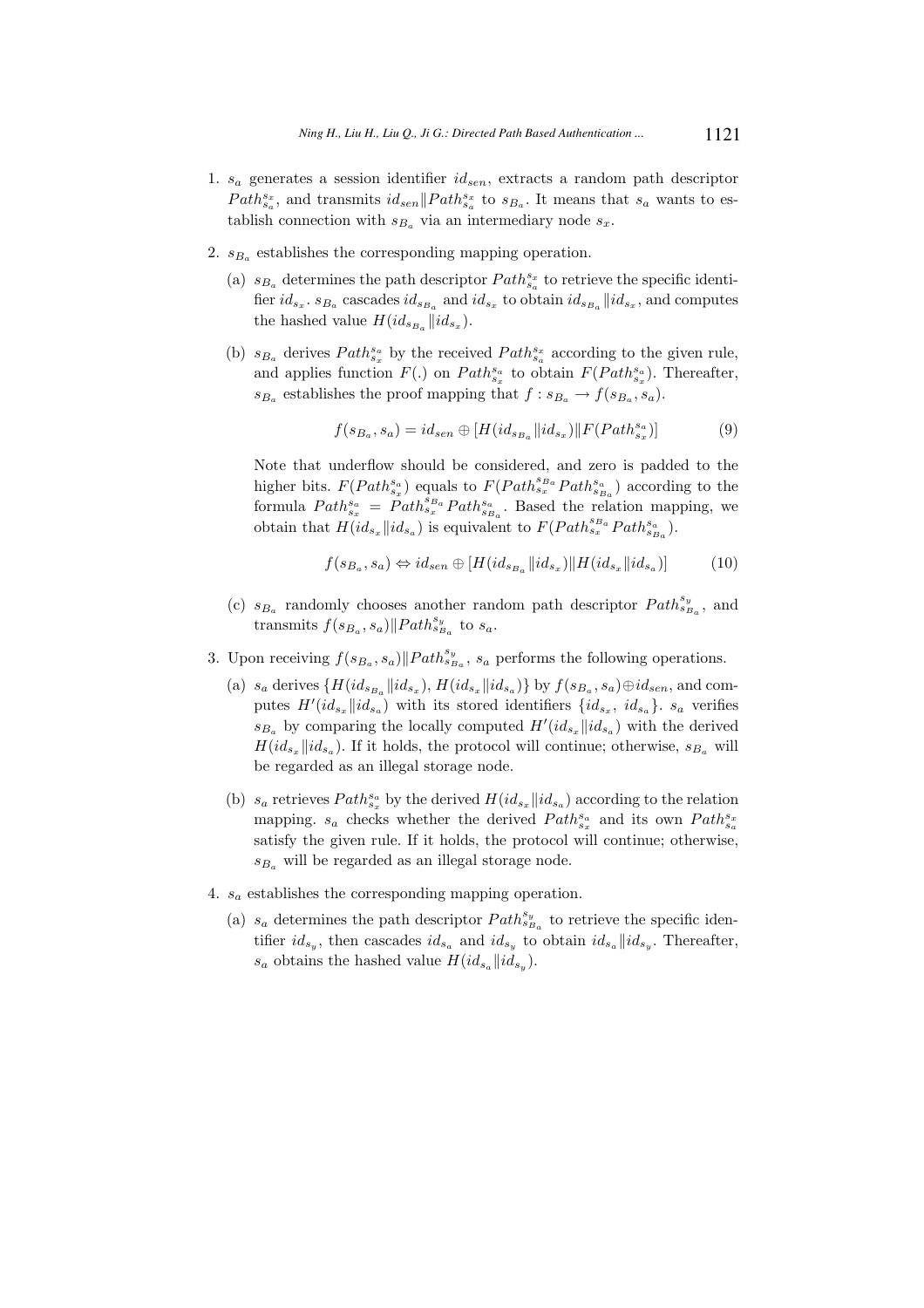(b)  $s_a$  derives  $Path_{s_y}^{s_{B_a}}$  by the received  $Path_{s_{B_a}}^{s_y}$  according to the given rule.  $s_a$  extracts  $Path_{s_a}^{s_y}$ , and obtains  $F(Path_{s_a}^{s_y}Path_{s_y}^{s_{B_a}})$ . Thereafter,  $s_a$  establishes the proof mapping that  $f : s_a \to f(s_a, s_{B_a})$ .

$$
f(s_a, s_{Ba}) = id_{sen} \oplus [H(id_{s_a}||id_{s_y}) || F(Path_{s_a}^{s_y}Path_{s_y}^{s_{Ba}})] \tag{11}
$$

Thereinto,  $F(Path_{s_a}^{s_y}Path_{s_y}^{s_{Ba}})$  is equivalent to  $H(id_{s_a}||id_{s_{Ba}})$  based on the relation mapping.

$$
f(s_a, s_{B_a}) \Leftrightarrow id_{sen} \oplus [H(id_{s_a}||id_{s_y}) || H(id_{s_a}||id_{s_{B_a}})] \tag{12}
$$

- 5. Upon receiving  $f(s_a, s_{B_a})$ ,  $s_{B_a}$  performs the following operations.
	- (a)  $s_{B_a}$  extracts the session identifier  $id_{sen}$ , and computes  $f(s_a, s_{B_a}) \oplus id_{sen}$ to derive  $\{H(id_{s_a}||id_{s_y}),\ H(id_{s_a}||id_{s_{B_a}})\}$ .  $s_{B_a}$  computes  $H'(id_{s_a}||id_{s_{B_a}})$ with its stored identifiers  $\{id_{s_a}, id_{s_{B_a}}\}.$
	- (b)  $s_{B_a}$  compares the locally computed  $H'(id_{s_a}||id_{s_{B_a}})$  with the derived  $H(id_{s_a}||id_{s_{B_a}})$ . If it holds, the protocol will continue and  $s_{B_a}$  and  $s_a$ will establish mutual authentication; otherwise,  $s_a$  will regard  $s_{B_a}$  as an illegal storage node and terminate the protocol.
	- (c)  $s_{B_a}$  derives  $Path_{s_a}^{s_y}$  by the derived  $H(id_{s_a}||id_{s_y})$  based on the relation mapping.  $s_{B_a}$  integrates  $\{Path_{s_{B_a}}^{s_a}, Path_{s_a}^{\overline{s}_y}\}$  into  $Path_{s_{B_a}}^{s_y}$ , and checks whether the integrated  $Path_{s_{B_a}}^{s_y}$  and its formerly sent  $Path_{s_y}^{s_{B_a}}$  satisfy the given rule. If it holds, the protocol will continue; otherwise,  $s_{B_a}$  will regard  $s_a$  as an illegal sensor node and terminate the protocol.

The proof mapping is established by the tri-dimensional equivalence relations among  $\{s_a, s_n, s_{B_a}\}\$ , which provides assistance for the sensors to establish mutual authentication.

#### 3.3 Proof Establishment and Verification Phase

In the phase, the data from the front-end sensors is transmitted to the layered management and data centers (i.e., M&DC, lM&DC, iM&DC, and nM&DC) for further authentication, and Figure 3 shows the exchanged messages.

### 3.3.1 Authentication between the storage node and the sink node.

 $s_{B_a} \rightarrow s_{C_a}: id_{sen} \|r^1_{s_{B_a}}.$  $s_{Ba}$  $s_{C_a} \rightarrow s_{B_a}: r_{s_{C_a}}^1 || e_{l_{C_a}^1, l_{C_a}^1}$ <br>  $s_{B_a} \rightarrow s_{C_a}: \psi_{s_{B_a}}^{s_{C_a}} || e_{l_{B_a}, l_{B_a}^{\prime}}$ ,  $s_{B_a}$  checks  $s_{C_a}$ . ,  $s_{C_a}$  checks  $s_{B_a}$ .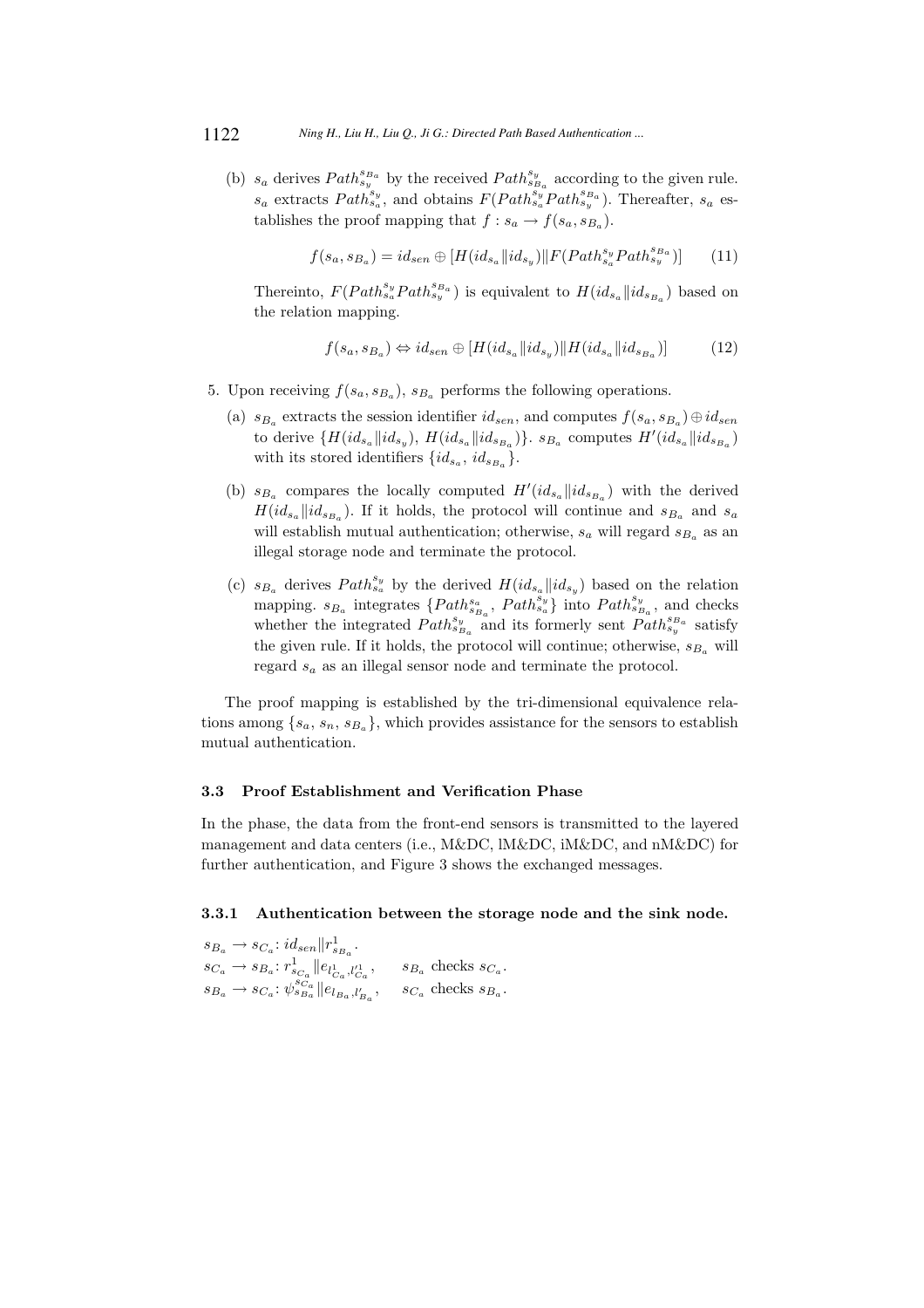

Figure 3: The exchanged messages of the proof verification.

- 1.  $s_{B_a}$  generates  $r_{s_{B_a}}^1$ , and transmits  $id_{sen} || r_{s_{B_a}}^1$  to  $s_{C_a}$ .  $s_{C_a}$  computes the subscripts  $\{l_{C_a}^1 = [r_{s_{B_a}}^1] \pmod{l}, l_{C_a}^{\prime 1} = 2[r_{s_{B_a}}^1] \pmod{l}\}$  to extract the element  $e_{l_{C_a},l'_{C_a}}$  in the matrix  $E_{L\times L}$ .  $s_{C_a}$  generates a random number  $r_{s_{C_a}}^1$ , and replies  $r_{s_{C_a}}^1 || e_{l_{C_a}^1, l_{C_a}^1}$  to  $s_{B_a}$  for authentication.
- 2. Upon receiving  $r_{s_{C_a}}^1 || e_{l_{C_a}^1, l_{C_a}^1}$ ,  $s_{B_a}$  performs the following operations.
	- (a)  $s_{B_a}$  verifies  $s_{C_a}$  by comparing the locally computed  $e'_{l_{C_a},l'_{C_a}}$  with the received  $e_{l_{C_a}^1,l_{C_a}^1}$ . If it holds, the protocol will continue; otherwise,  $s_{B_a}$ will regard  $s_{C_a}^{a}$  as an illegal sink node and terminate the protocol.
	- (b)  $s_{B_a}$  computes  $\{l_{B_a} = [r_{s_{C_a}}^1] \pmod{l}, l'_{B_a} = 2[r_{s_{C_a}}^1] \pmod{l}\}$  to extract the element  $e_{l_{B_a},l'_{B_a}}$  in the matrix  $E_{L\times L}$ .  $s_{B_a}$  establishes an authentication array  $\psi_{s_{Ba}}^{s_{Ca}}$ , in which the hashed value  $H(id_{s_a})$  replaces the real identifier  $id_{s_a}$ .  $s_{B_a}$  transmits  $\psi_{s_{B_a}}^{s_{C_a}}||e_{l_{B_a},l'_{B_a}}$  to  $s_{C_a}$ .

$$
\psi_{s_{B_a}}^{s_{C_a}} = \{ \{id_{s_{B_a}}\}_{k_{auth}^1}, \{H(id_{s_a})\}_{Path_{s_{B_a}}^{s_{C_a}}}, H(id_{s_a}||id_{s_{B_a}}) \oplus F(Path_{s_{B_a}}^{s_{C_a}}) \}
$$
\n(13)

- 3. Upon receiving  $\psi_{s_{B_a}}^{s_{C_a}}||e_{l_{B_a},l'_{B_a}}, s_{C_a}$  performs the following operations.
	- (a)  $s_{C_a}$  verifies  $s_{B_a}$  by comparing the locally computed  $e'_{l_{B_a},l'_{B_a}}$  with the received  $e_{l_{B_a},l'_{B_a}}$ . If it holds,  $s_{C_a}$  will decrypt  $\{id_{s_{B_a}}\}_{k_{auth}^1}$  to determine the specific identifier  $id_{s_{B_a}}$ . Otherwise,  $s_{C_a}$  will regard  $s_{B_a}$  as an illegal storage node and terminate the protocol. Thereafter,  $s_{C_a}$  extracts  $Path_{s_{C_a}}^{s_{B_a}}$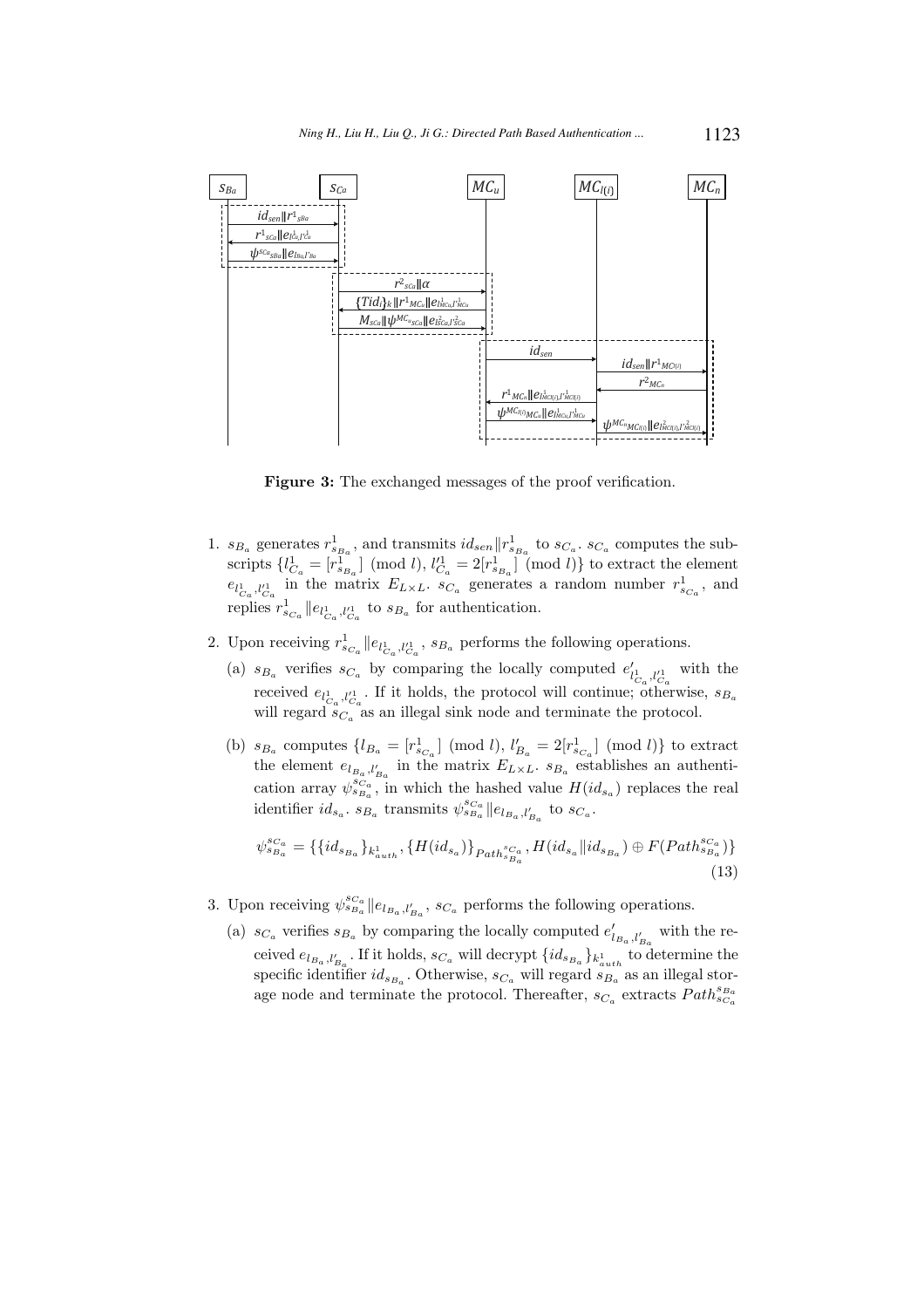to obtain the corresponding  $Path_{s_{Ba}}^{s_{Ca}}$ . Therefore,  $H(id_{s_a})$  is obtained by using the  $Path_{s_{Ba}}^{s_{Ca}}$  for decryption.

(b)  $s_{C_a}$  applies the mapping relation to obtain  $Path_{s_a}^{s_{C_a}}$ .

$$
H(id_{s_a}||id_{s_{Ba}}) \oplus F(Path_{s_{Ba}}^{s_{Ca}}) = F(Path_{s_a}^{s*}Path_{s_a}^{s_{Ba}}) \oplus F(Path_{s_{Ba}}^{s_{Ca}})
$$

$$
= F(Path_{s_a}^{s*}Path_{s_a}^{s_{Ba}}Path_{s_{Ba}}^{s_{Ca}}) = F(Path_{s_a}^{s_{Ca}}) \Leftrightarrow Path_{s_a}^{s_{Ca}}
$$
(14)

Till now,  $s_{B_a}$  and  $s_{C_a}$  have established mutual authentication, and  $\{H(id_{s_a})\}$ ,  $Path_{s_a}^{s_{Ca}}$ } are available by  $s_{Ca}$ .

## 3.3.2 Authentication between the sink node and M&DC.

 $s_{C_a} \to MC_u$ :  $r_{s_{C_a}}^2 || \alpha$ .  $MC_u \to s_{C_a}: \{Tid_i\}_k \|r^1_{MC_u} \|e_{l^1_{MC_u}, l'^1_{MC_u}}, \quad s_{C_a} \text{ checks } MC_u.$  $s_{C_a} \to MC_u$ :  $M_{s_{C_a}} || \psi_{s_{C_a}}^{MC_u} || e_{l_{C_a}^2, l_{C_a}^2}$ ,  $MC_u$  checks  $s_{C_a}$ .

 $s_{C_a}$  and  $MC_u$  perform mutual verification by the randomly chosen element  $e_{l_*l_*}$ , besides  $MC_u$  performs additional verification on  $s_{C_a}$  by the non-prior knowledge. Assume that  $s_{C_a}$  and  $MC_u$  share a set of token identifiers  $\{Tid_i\}_j$  $(i = \{1, ..., j\})$ , which satisfy that,

$$
\sum_{i=1}^{j} Tid_i \cdot id_{s_{C_a}} \equiv 1 \pmod{p} \tag{15}
$$

It means that the sum of any product that  $Tid_i \cdot id_{s_{C_a}}$  (for  $i = 1,...j$ ), has the same remainder with 1 upon division by the large prime number  $p$ .

- 1.  $s_{C_a}$  generates  $r_{s_{C_a}}^2$ , computes  $\alpha = (r_{s_{C_a}}^2)^l$  (mod p), and transmits  $r_{s_{C_a}}^2 || \alpha$  to  $MC_u$  as a query.
- 2.  $MC_u$  randomly chooses k token identifiers  $\{Tid_i\}_k = \{Tid_1, Tid_2, ..., Tid_k\}$ as a response to  $s_{C_a}$ . Hereafter,  $MC_u$  generates  $r^1_{MC_u}$ , computes  $e_{l^1_{MC_u},l'^1_{MC_u}}$ , and replies  $\{Tid_i\}_k \|r^1_{MC_u} \|e_{l^1_{MC_u}, l'^1_{MC_u}}$  to  $s_{C_a}$ , in which the subscripts satisfy  $\{l_{MC_u}^1 = [r_{s_{Ca}}^2] \pmod{l}, l_{MC_u}^1 = 2[r_{s_{Ca}}^2] \pmod{l}\}.$
- 3. Upon receiving the messages,  $s_{C_a}$  performs the following operations.
	- (a)  $s_{C_a}$  verifies  $MC_u$  by checking whether the locally computed  $e'_{l_{MC_u},l_{MC_u}^1}$ equals to the received  $e_{l_{MC_u}^1, l_{MC_u}^1}$ . If it holds, the protocol will continue; otherwise,  $s_{C_a}$  will regard  $MC_u$  as an illegal M&DC and terminate the protocol.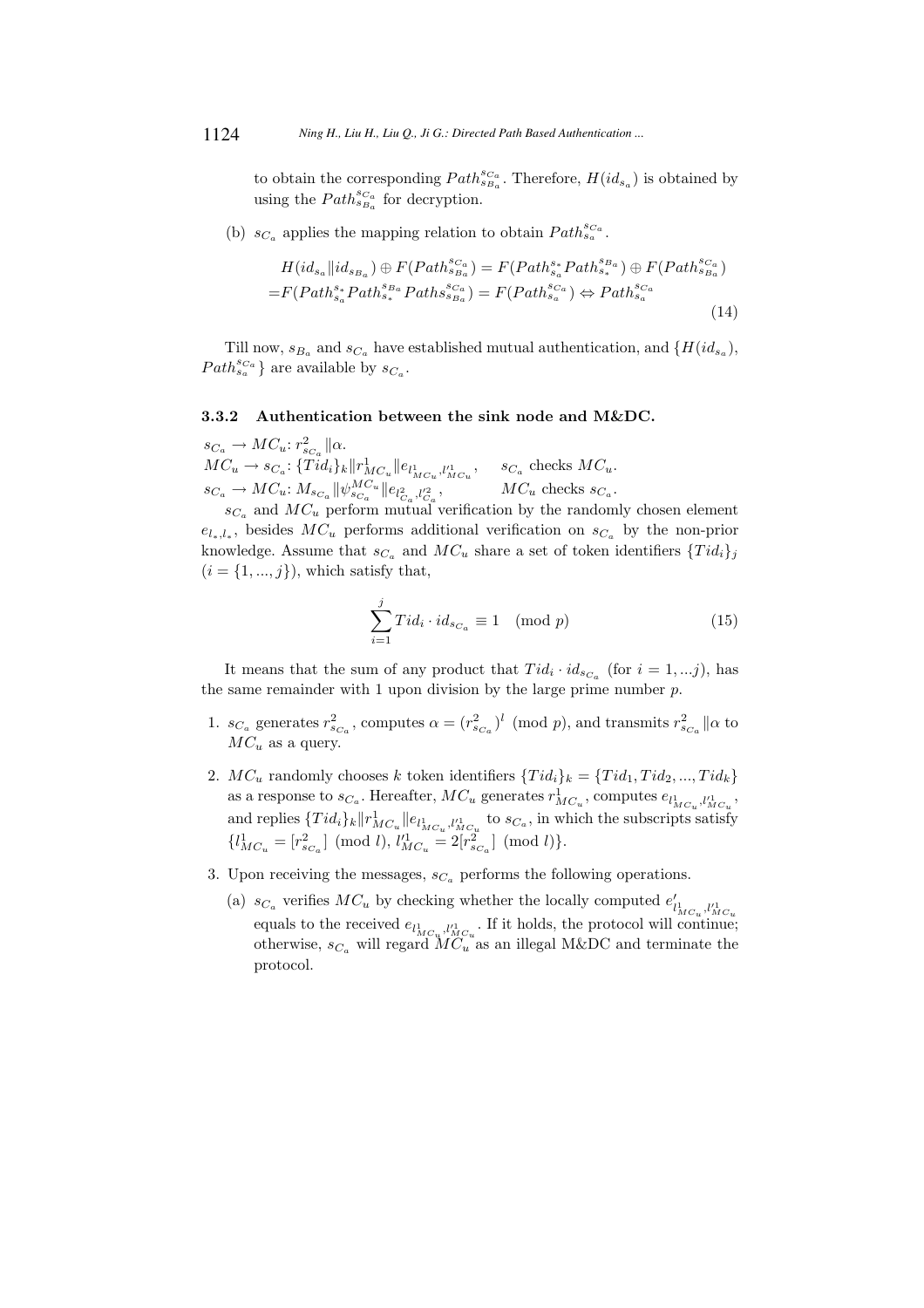(b)  $s_{C_a}$  computes  $M_{s_{C_a}}$  by its stored token identifiers  $Tid_i$ , and establishes an authentication array  $\psi_{sC_a}^{MC_u}$ .

$$
M_{s_{C_a}} = r_{s_{C_a}}^2 \prod_{i=1}^k e^{Tid_i} \pmod{p}
$$
 (16)

$$
\psi_{s_{C_a}}^{MC_u} = \{ \{id_{sen} \| id_{s_{C_a}} \}_{k_m}, F(Path_{s_a}^{s_{C_a}}) \oplus F(Path_{s_{C_a}}^{MC_u}), \{H(id_{s_a})\}_{Path_{s_{C_a}}^{MC_u}} \}
$$
(17)

- (c)  $s_{C_a}$  computes the subscripts  $\{l_{C_a}^2 = [r_{MC_u}^1] \pmod{l}, l_{C_a}^2 = 2[r_{MC_u}^1]$ (mod l)} to extract  $e_{l_{C_a}^2,l_{C_a}^2}$ , and transmits  $M_{s_{C_a}} || \psi_{s_{C_a}}^{MC_u} || e_{l_{C_a}^2,l_{C_a}^2}$  to  $MC_u$ .
- 4. Upon receiving the messages,  $MC_u$  performs the following operations.
	- (a)  $MC_u$  firstly verifies  $s_{C_a}$  by checking whether the locally computed  $e'_{l^2_{C_a},l'^2_{C_a}}$ equals to the received  $e_{l_{Ca}^2,l_{Ca}^2}$ . If it holds,  $MC_u$  will perform decryption on  $\{id_{sen} \| id_{sc_a}\}_{k_m}$  to determine the identifier  $id_{sc_a}$ ; otherwise,  $MC_u$ will regard  $s_{C_a}$  as an illegal sink node and terminate the protocol.
	- (b)  $MC_u$  computes  $M_{MC_u} = (e^{id_{sC_a}})^k \pmod{p}$  by its identifiers  $id_{sC_a}$ . Afterwards,  $MC_u$  computes  $(M_{sC_u} \cdot M_{MC_u})^l$ , and compares  $\alpha e^l$  with  $(M_{s_{C_a}} \cdot M_{MC_u})^l$ .

$$
(M_{s_{C_a}} \cdot M_{MC_u})^l = (r_{s_{C_a}}^2 e^{\sum_{i=1}^k T i d_i \cdot id_{s_{C_a}}})^l \pmod{p} \tag{18}
$$

$$
\alpha e^l = (r_{s_{Ca}}^2 \cdot e)^l \pmod{p} \stackrel{?}{=} (M_{s_{Ca}} \cdot M_{MC_u})^l \tag{19}
$$

If it holds, the protocol will continue; otherwise,  $MC_u$  will regard  $s_{C_a}$ as an illegal sink node and terminate the protocol.

(c)  $MC_u$  applies the algebraic function to obtain  $Path_{s_a}^{MC_u}$ ,

$$
F(Path_{s_a}^{s_{Ca}}) \oplus F(Path_{s_{Ca}}^{MC_u}) = F(Path_{s_a}^{s_{Ca}}Path_{s_{Ca}}^{MC_u})
$$
  
= 
$$
F(Path_{s_a}^{MC_u}) \Leftrightarrow Path_{s_a}^{MC_u}
$$
 (20)

Till now,  $s_{C_a}$  and  $MC_u$  have established mutual authentication, the directed path descriptor  $Path_{s_a}^{MC_u}$  is available by  $MC_u$ , and  $Path_{MC_u}^{sc_a}$  is derived via the invertible operator and anti-homomorphism function which is applied to obtain the hashed identifier  $H(id_{s_a})$ .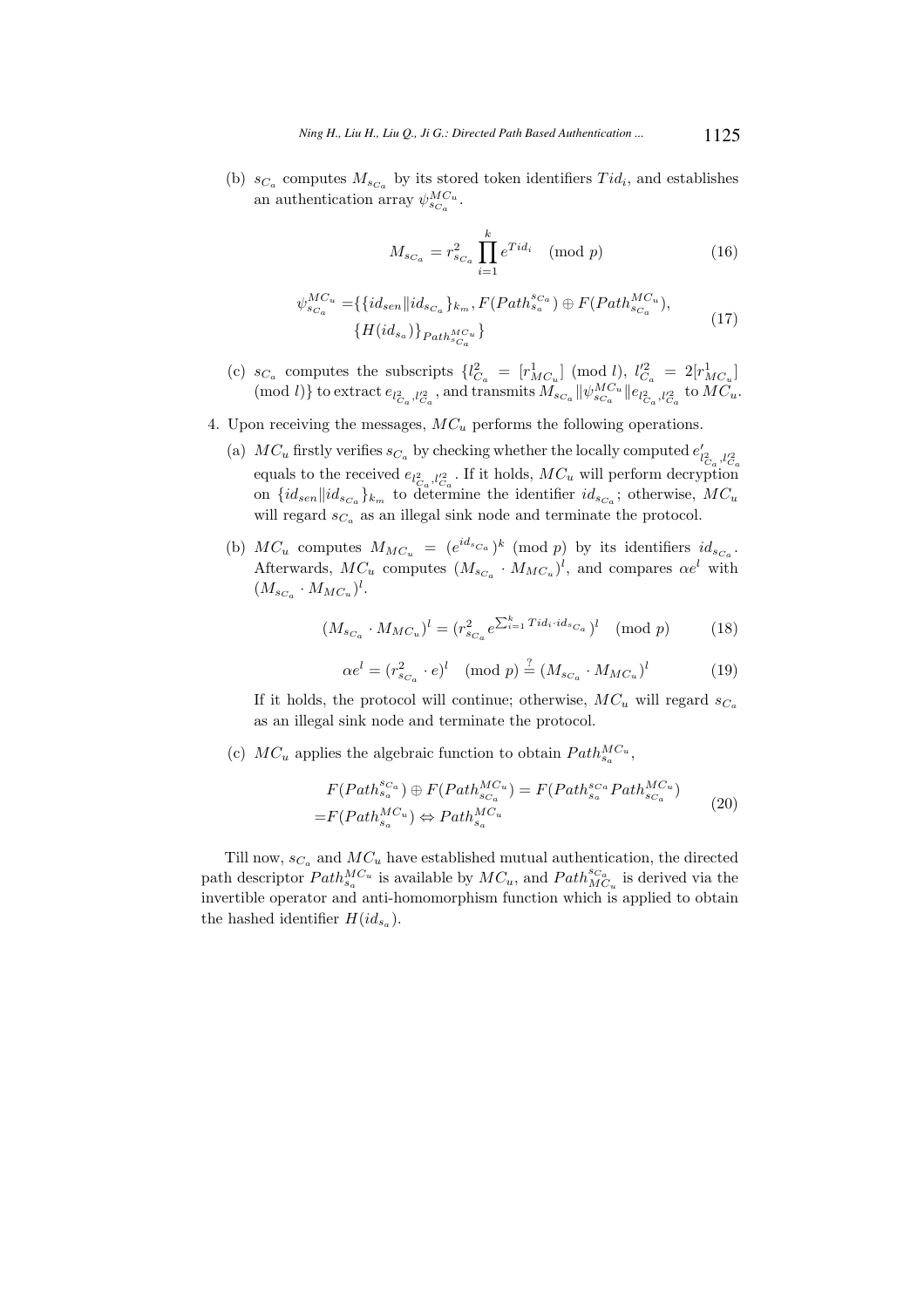## 3.3.3 Authentication between the management and data centers (i.e., M&DC, lM&DC, iM&DC, and nM&DC).

 $MC_u \rightarrow MC_{l(i)}$ : id<sub>sen</sub>.  $MC_{l(i)} \to MC_n$ :  $id_{sen} || r^1_{MC_{l(i)}}$ .  $MC_n \to MC_{l(i)}$ :  $r_{MC_n}^2$ .  $MC_{l(i)} \to MC_u$ :  $r^1_{MC_n}$   $\|e_{l^1_{MC_{l(i)}}}, l'^1_{MC_{l(i)}}$  $, \qquad MC_u$  checks  $MC_{l(i)}$ .  $MC_u \rightarrow MC_{l(i)}$ :  $\psi_{MC_u}^{MC_{l(i)}}$  $MC_u \rightarrow MC_{l(i)}$  :  $\psi_{MC_u}^{MC_{l(i)}} || e_{l_{MC_u}^1,l_{MC_u}^1}, \ M C_{l(i)} \rightarrow MC_n$  :  $\psi_{MC_{l(i)}}^{MC_n} || e_{l_{MC_{l(i)}}^2,l_{MC_{l(i)}}^2}$  $MC_{l(i)}$  checks  $MC_u$ . ,  $MC_n$  checks  $MC_{l(i)}$ .

1.  $\{MC_u, MC_{l(i)}, MC_n\}$  perform the following operations.

- (a)  $MC_u$  firstly challenges  $MC_{l(i)}$  by the derived session identifier  $id_{sen}$ ;  $MC_{l(i)}$  generates a random number  $r^1_{MC_{l(i)}},$  and transmits  $id_{sen} || r^1_{MC_{l(i)}}$ to  $MC_n$ ;  $MC_n$  generates a random number  $r^1_{MC_n}$ , and computes  $r^2_{MC_n}$  =  $id_{sen} \oplus r^1_{MC_{l(i)}} \oplus r^1_{MC_n}$ , and replies  $r^2_{MC_n}$  to  $MC_{l(i)}$ .
- (b)  $MC_{l(i)}$  derives  $r^1_{MC_n}$ , computes  $r^2_{MC_{l(i)}} = r^2_{MC_n} \oplus r^1_{MC_{l(i)}}$ , and extracts the element  $e_{l_{MC_{l(i)}}^1,l_{MC_{l(i)}}^1}$ , in which the subscripts satisfy  $\{l_{MC_{l(i)}}^1 =$  $[r_{MC_{l(i)}}^2] \pmod{l},$   $l_{MC_{l(i)}}^2 = 2[r_{MC_{l(i)}}^2] \pmod{l}$ . Then,  $MC_{l(i)}$  transmits  $r^1_{MC_n}$   $\|e_{l^1_{MC_{l(i)}}}, l'^1_{MC_{l(i)}}$  to  $MC_u$  for authentication.
- 2. Upon receiving the message,  $MC_u$  performs the following operations.
	- (a)  $MC_u$  computes  $r_{MC_{l(i)}}'^2 = id_{sen} \oplus r_{MC_n}^1$ , and extracts  $e'_{l_{MC_{l(i)}}}, l_{MC_{l(i)}}'^1$ by  $r'^2_{MC_{l(i)}}$  according to the same algorithm as  $e_{l^1_{MC_{l(i)}}, l'^1_{MC_{l(i)}}}$ .  $MC_u$  compares whether the locally computed value equals to the received value. If it holds, the protocol will continue.
	- (b)  $MC_u$  continues to compute  $e_{l_{MC_u}^1, l_{MC_u}^1}$ , in which the subscripts satisfy  $\{l_{MC_u}^1 = [r_{MC_n}^1] \pmod{l}, l_{MC_u}^2 = 2[r_{MC_n}^1] \pmod{l}\}.$   $MC_u$  establishes an authentication array  $\psi_{MC_u}^{MC_{l(i)}}$  ${}_{MC_u}^{MC_{l(i)}}$ , and transmits  $\psi_{MC_u}^{MC_{l(i)}}$  $||e_{l_{MC_u}^1, l_{MC_u}^1}||_{U_{\alpha}^1}$  to  $MC_{l(i)}$  for authentication.

$$
\psi_{MC_u}^{MC_{l(i)}} = \{ \{ id_{MC_u} \}_{k_{u_{l(i)}} \oplus id_{sen}}, F(Path_{sa}^{MC_u}) \oplus F(Path_{MC_u}^{MC_{l(i)}}), \newline \{ H(id_{s_a}) \oplus Path_{s_a}^{MC_{l(i)}} \}_{Path_{MC_u}^{MC_{l(i)}} \oplus id_{sen}} \}
$$
\n
$$
(21)
$$

- 3. Upon receiving the messages,  $MC_{l(i)}$  performs the following operations.
	- (a)  $MC_{l(i)}$  extracts  $e'_{l_{MC_u},l'_{MC_u}}$  by the stored  $r_{MC_{l(i)}}^1$ . Thereafter,  $MC_{l(i)}$ compares whether the local value equals to the received value. If it holds, the protocol will continue.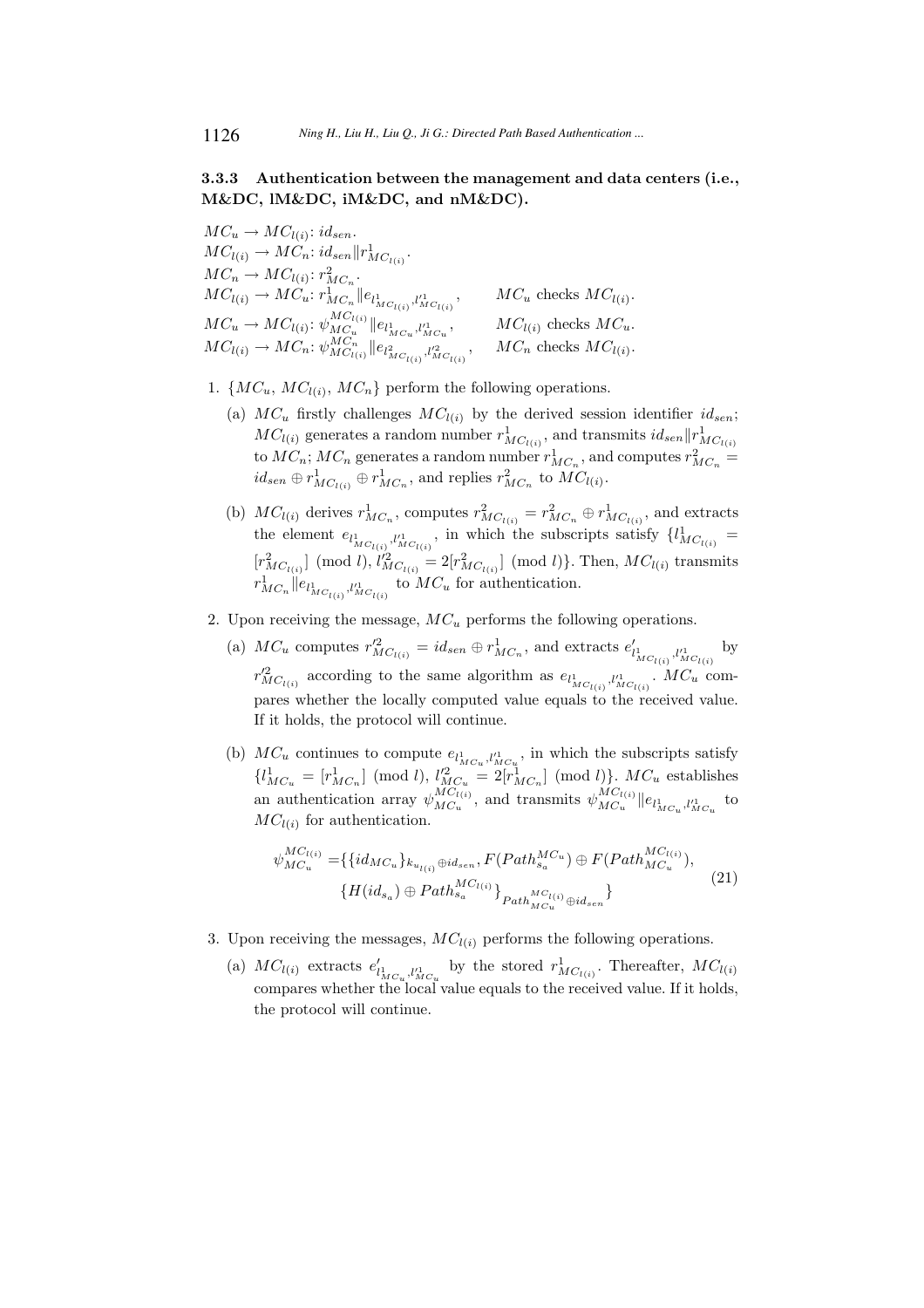- (b) For one hand,  $MC_{l(i)}$  decrypts  $\{id_{MC_u}\}_{k_{u_{l(i)}}\oplus id_{sen}}$  to obtain  $id_{MC_u}$ , which is used to determine the specific identity of  $MC_{l(i)}$ .  $MC_{l(i)}$  retrieves the corresponding  $Path_{MC_u}^{MC_{l(i)}}$ . For the other hand,  $MC_{l(i)}$  obtains  $Path_{s_a}^{MC_{l(i)}}$  by  $F^{-1}(F(Path_{s_a}^{MC_u}) \oplus F(Path_{MC_u}^{MC_{l(i)}}))$  according to the algebraic function  $F(X) \oplus F(Y) = F(XY)$ . Thereafter,  $MC_{l(i)}$  decrypts  $\{H(id_{s_a})\oplus Path_{s_a}^{MC_{l(i)}}\}_{}_{Path_{MC_u}}^{MC_{l(i)}}$  and obtains the desired  $H(id_{s_a}).$
- (c)  $MC_{l(i)}$  extracts  $e_{l_{MC_{l(i)}}^2,l_{MC_{l(i)}}'^2}$ , in which  $\{l_{MC_{l(i)}}^2 = [r_{MC_{l(i)}}^2] \pmod{l}$ ,  $l'^{2}_{MC_{l(i)}} = 2[r^{2}_{MC_{l(i)}}] \pmod{l}$ . Thereafter,  $MC_{l(i)}$  establishes an authentication array  $\psi_{MC_{I(i)}}^{MC_n}$ , and transmits  $\psi_{MC_{I(i)}}^{MC_n} \| e_{l^2_{MC_{I(i)}}, l'^2_{MC_{I(i)}}}$  to  $MC_n$  for the final authentication.

$$
\psi_{MC_{l(i)}}^{MC_{n}} = \{ \{ id_{MC_{l(i)}} \oplus id_{sen} \}_{k_{u_{nl(i)}}}, F(Path_{sa}^{MC_{l(i)}}) \oplus F(Path_{MC_{l(i)}}^{MC_{n}}), \{ H(id_{s_a}) \oplus Path_{s_a}^{MC_{n}} \}_{Path_{MC_{l(i)}}^{MC_{n}}} \}
$$
\n(22)

4. Upon receiving the messages,  $MC_n$  performs the following operations.

(a)  $MC_n$  locally computes  $r'^2_{MC_{l(i)}}$ , and extracts  $e'_{l^2_{MC_{l(i)}},l'^2_{MC_{l(i)}}}$ .  $MC_n$  performs decryption to obtain  $id_{MC_{l(i)}}$ .  $MC_n$  retrieves  $Path_{MC_n}^{MC_{l(i)}}$ .  $MC_n$  retrieves  $Path_{MC_n}^{MC_{l(i)}}$  by the derived  $id_{MC_{l(i)}}$ , and further obtains the corresponding  $Path_{MC_{l(i)}}^{MC_n}$ .

(b) Similarly,  $MC_n$  obtains  $Path_{s_a}^{MC_n}$  according to the algebraic function, which realizes that the directed path transition from  $s_a$  to  $MC_n$  is available. Finally,  $H(id_{s_a})$  is obtained by applying  $\{Path_{s_a}^{MC_n}, Path_{MC_{l(i)}}^{MC_n}\}$ for decryption.

Till now,  $MC_{l(i)}$  has independently established the corresponding trust with  $MC_u$ , and  $MC_n$  has authenticated  $MC_{l(i)}$ , in which  $\{MC_u, MC_{l(i)}, MC_n\}$  are interdependent to establish trusts under the layered organization structure.

## 4 Security and Performance Analysis

### 4.1 Security Analysis

In the U2IoT architecture, the wireless open channels among the sensor nodes, storage nodes, and sink nodes are confronting severe circumstances, besides the back-end management and data centers are also suffering from traditional threats. In the section, security analysis is performed to show that DPAS has been designed to satisfy security properties.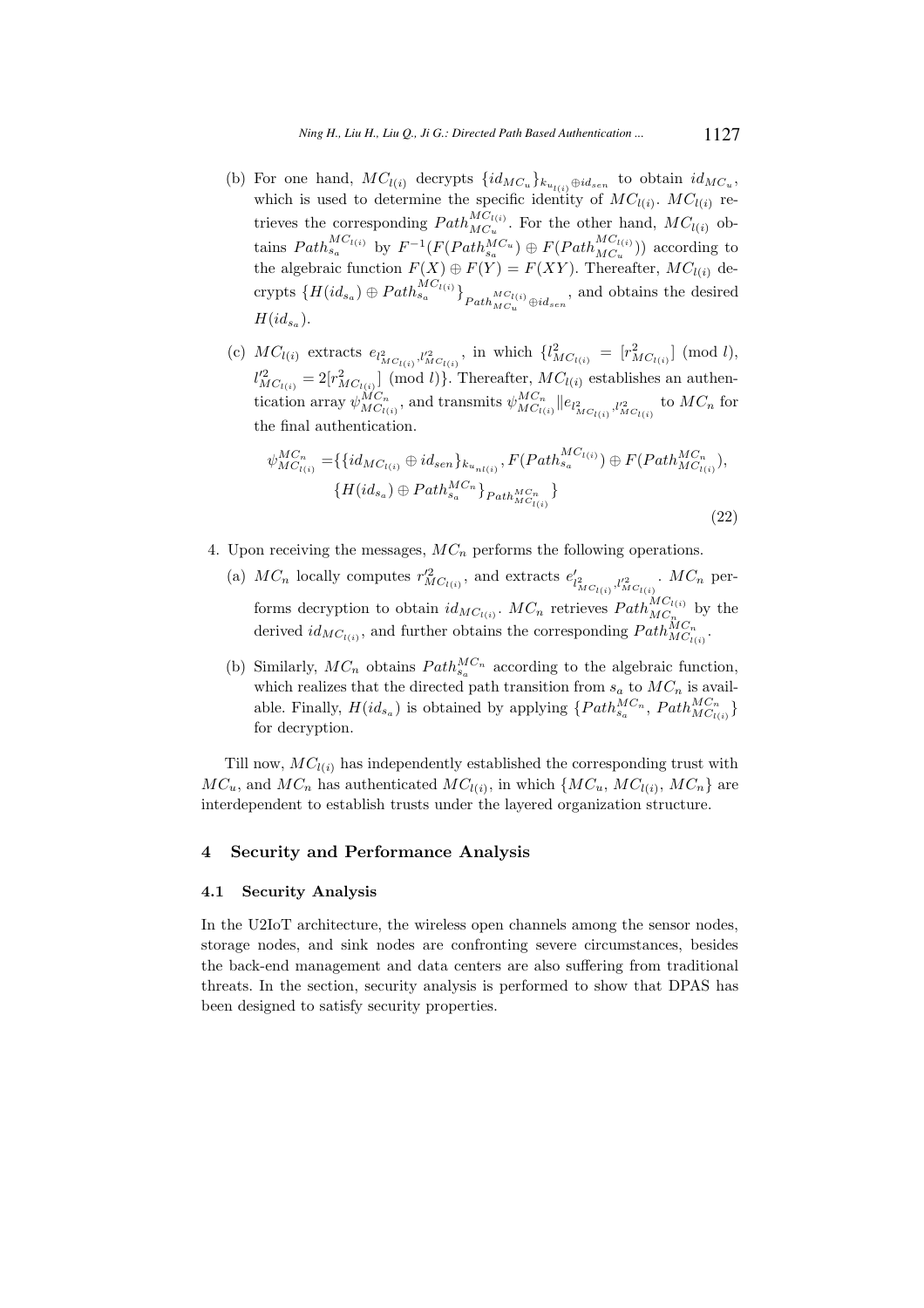### 4.1.1 Data Confidentiality and Integrity

Data confidentiality and integrity require that the exchanged messages are securely transmitted without any unauthorized disclosure, skimming, modification, and destruction during authentication sessions. In DPAS, three types of keys  ${k_{auth}, k_m, k_u}$  and the one-way hash function are defined to provide strong data protection.

- The sensor nodes, the neighbor nodes and the storage node transmit ciphertexts based on  $k_{auth}^1$  in the first session, and the updated  $k_{auth}^x$  in the x-th session. Thereinto, the secret matrix  $E_{L\times L}$  is introduced to extract an element that acts as an operator for authentication key updating. Meanwhile, the storage node and the sink node perform proof verification by the authentication arrays, in which  $k_{auth}^1$  and / or  $k_{auth}^x$  are applied to hide their real identifiers.
- The sink node and M&DC of Unit IoT use the strong master key  $k_m$  to protect  $id_{s_{C_a}}$  against the unauthorized entities. The management data center  $MC_u$  of Unit IoT, and the centers  $(MC_l, MC_i, MC_n)$  of Ubiquitous IoT use the corresponding shared keys  $(k_{u_l}, k_{u_l}, k_{u_{nl}}, k_{u_{nl}})$  to realize data protection. Meanwhile, the session identifier  $id_{sen}$  is also introduced as an operator for encryption.
- The hash function is applied to enhance data integrity, and the hashed values cannot be deduced by the malicious attackers. Even if a robust attacker succeeds to modify the exchanged data, the legal nodes will not deduce the inconsistent values, and will recognize the illegal attacker.

#### 4.1.2 Authentication

Mutual authentication is established to realize cross-network authentication.

- During key distribution phase, DH key agreement is applied to establish the shared keys  $(k_{u_i}, k_{u_i}, k_{u_{ni}}, k_{u_{ni}})$ , in which mutual authentication is performed by checking the consistence of the derived path descriptor and the local path descriptor according to the anti-homomorphism function.
- During mapping phase,  $s_a$  and  $s_{B_a}$  establish mutual trust by the mapping operators  $f(s_{B_a}, s_a)$  and  $f(s_a, s_{B_a})$ , in which tri-dimensional equivalence relation and the pre-defined function are introduced to prove that only the legal entity can achieve the consistent values.
- During verification phase,  $\{\psi_{s_{B_a}}^{s_{C_a}}, \psi_{s_{C_a}}^{MC_u}, \psi_{MC_u}^{MC_{l(i)}}\}$  ${}_{MC_i}^{MC_{l(i)}}, \psi_{MC_{l(i)}}^{MC_n} \}$  are used as authentication operators, in which the directed path and its extended relations are also used for non-prior knowledge verification, along with the elements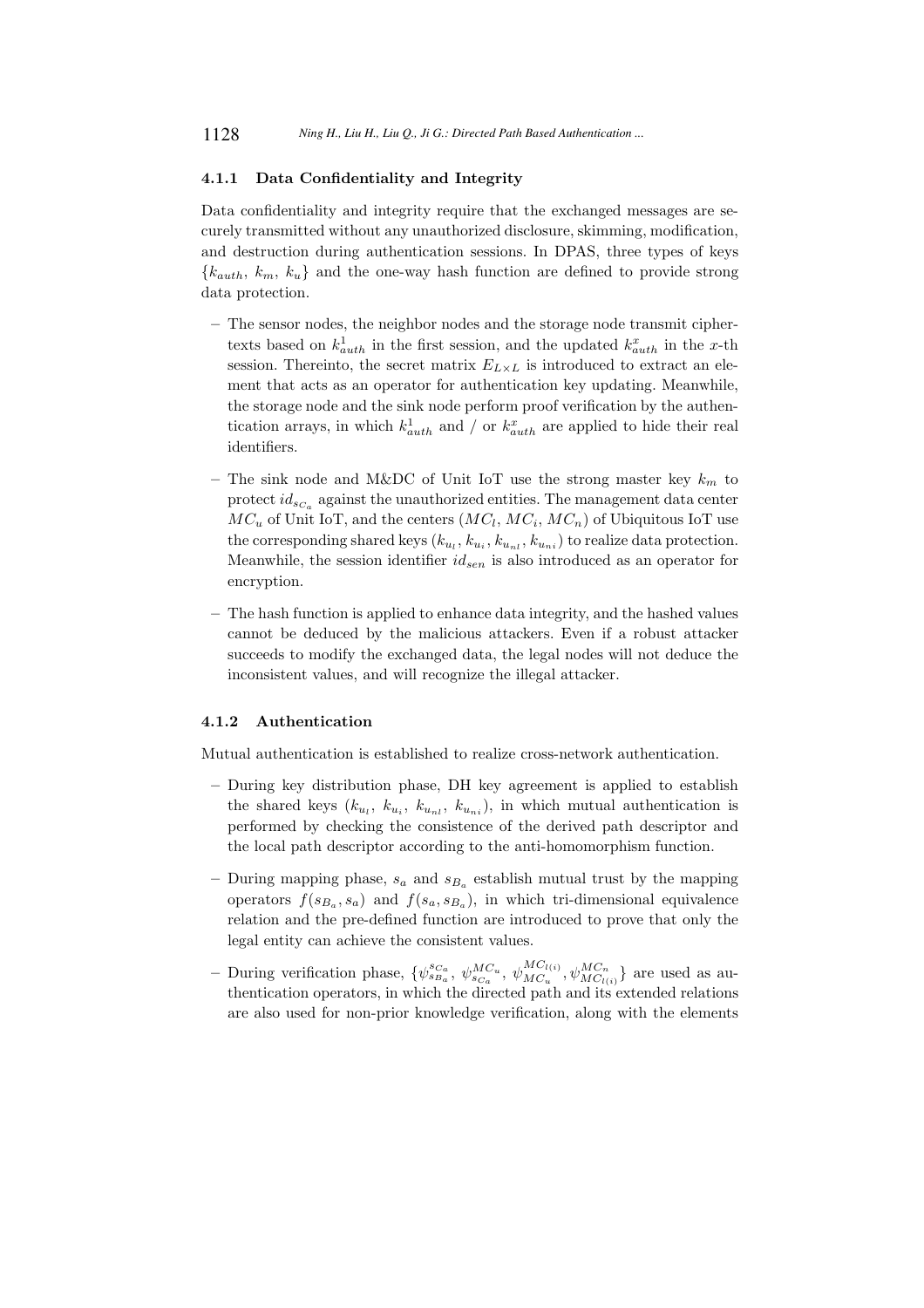$e_{l_*,l'_*}$  are extracted based on the random numbers' modulo and rounding operations. Note that any cross-network accessing without an available intermediary path cannot be permitted.

#### 4.1.3 Anonymity and Forward Security

Anonymity is ensured by using pseudo-random identifiers (including node identifier, management and data center identifier, and session identifier), hashed identifiers, and the token identifiers instead of exposing the real identifiers. The illegal attackers cannot track or ascertain which entity the intercepted messages belong to due to the irregular pseudo-random values. The top management and data centers can recognize specific sensor node based on the hashed identifier  $H(id_{s_a})$  without needing acquire the real identifier  $id_{s_a}$ , which provides a nonreversible data protection. Additionally, the token identifier  $Tid_i$  satisfies the given algebraic function with the real identifier  $id_{s_{C_a}}$ , which can establish the zero-knowledge proof.

Forward security is achieved by the dynamically updated numbers. The pseudo-random session identifier  $id_{sen}$  is used to ensure the freshness of each authentication session, the virtual directed paths are interactive to realize verification, and the one-way hashed identifier  $H(id_{s_a})$  is transmitted to inform {M&DC, lM&DC, iM&DC, nM&DC} about the active sensor node. The attacker regards the prior session as random even if the nodes and M&DCs get corrupted, and regards the later session as random even if the attacker can access the current session.

#### 4.2 Performance Analysis

Performance is another fundamental aspect besides security, and the balance between security and performance is necessary. In DPAS, the performance is evaluated with respect to communication overhead and computation load.

The communication overhead mainly refers to the data packets communicated in the communication channels. Assume that the real identifier/session identifier  $id_*/id_{sen}$  has the standard length l (e.g., 64 bits). The hashed value  $H(.)$ , and encrypted value  $\{.\}_k$ , and function value  $F(.)$  have the length of 2l (128 bits). Query, random number  $r_*,$  path descriptor  $Path_*$ , token identifier  $Tid_*$ , and element  $e_{l_*, l'_*}$  have the length of  $l/4$  (16 bits). In the proof mapping phase, the communication overload is 34 bytes between  $s_a$  and  $s_n$ , and is 78 bytes between  $s_a$  and  $s_{B_a}$ . In the proof verification phase, 1)  $s_{C_a}$  exchanges 64 bytes with  $s_{B_a}$ , and exchanges  $60+2k$  bytes with  $MC_u$ , in which k is the number of the chosen token identifier; 2)  $MC_{l(i)}$  exchanges 62 bytes and 60 bytes to  $MC_u$  and  $MC_n$ . The protocol completes via 21 steps, which realizes the layered authentication from the basic sensor node to the top national management and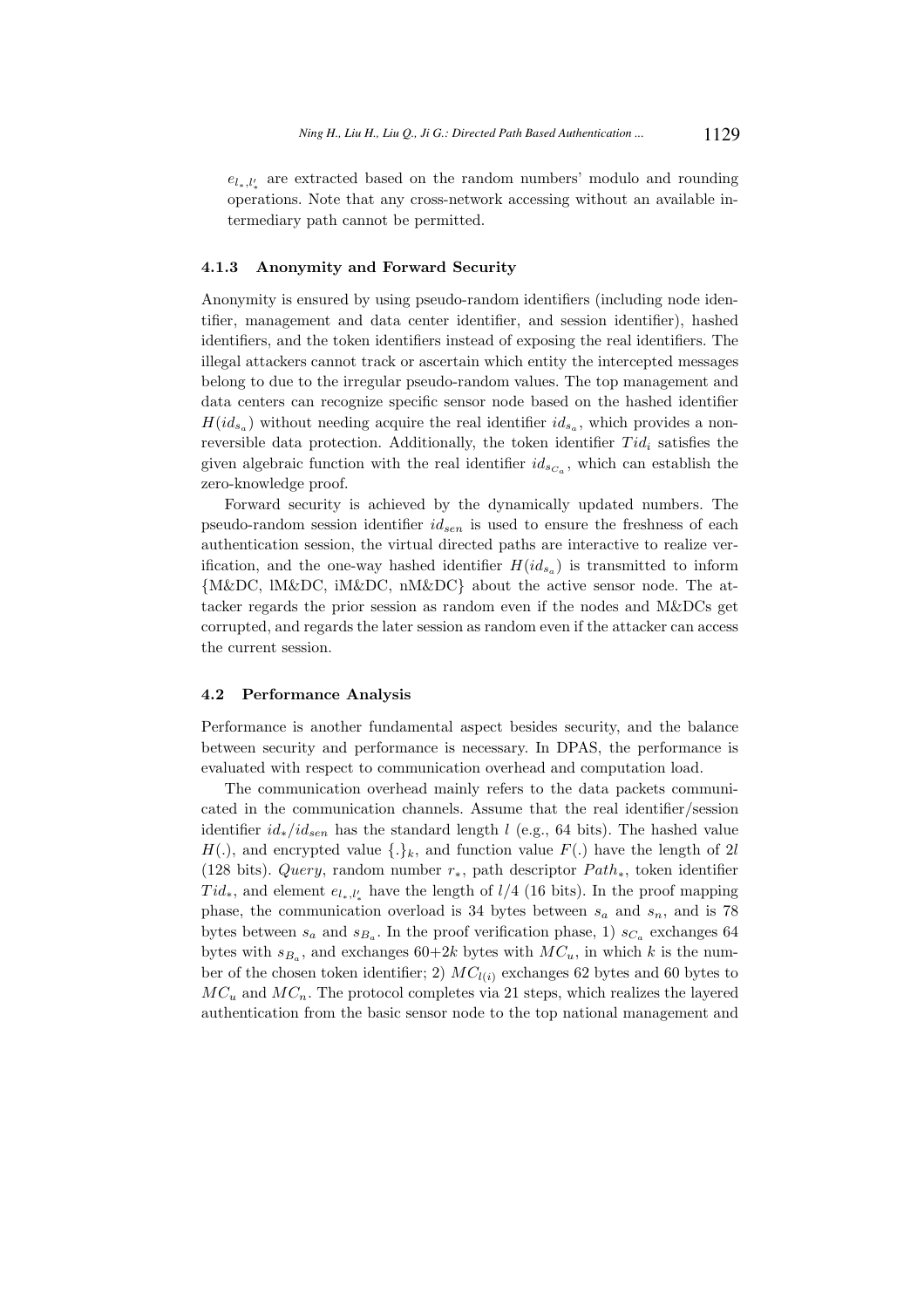data center. Note that the amount of data packets in both forward and backward channels are suitable for universal network environments.

The main computation load consists of the pseudo-random number generation, bitwise logic operation, hash operation, encryption operation, and other algebraic function. Particularly, the element  $e_{l_*l'_*}$  of the pre-shared matrix  $E_{L\times L}$ is introduced for preliminary authentication, which makes that the protocol may not perform redundant computations on an illegal entity. The ultralightweight functions (bitwise logical function and algebraic function), the lightweight functions (hash function and pseudo-random function) are applied as the main operations, and the efficient cryptography algorithms (e.g., elliptic curve cryptography) can be applied to alleviate the total computation load.

## 5 Conclusion

In this paper, a directed path based authentication scheme (DPAS) is proposed for the U2IoT architecture. The main motivation is to promote mapping and verification for the sensor nodes in the U2IoT architecture. In DPAS, authentication keys among the sensor node and its neighbor nodes are distributed by performing the path based verification, and the mapping is established in the form of tri-dimensional equivalence relation. The directed path descriptor is introduced to provide cross-network authentication for the layered architecture. It indicates that DPAS is appropriate for the U2IoT architecture and other IoTs.

## Acknowledgements

This work is jointly funded by National Natural Science Foundation of China (NSFC) and Civil Aviation Administration of China (CAAC) (61079019). This work is also supported by the Fundamental Research Funds for the Central Universities (YWF-11-02-264).

#### References

- [Amin et al. 2009] Amin S. O., Siddiqui M. S., Hong C. S., and Lee S.: "RIDES: Robust Intrusion Detection System for IP-Based Ubiquitous Sensor Networks"; Sensors, vol. 9, no. 5, pp. 3447-3468, 2009.
- [Atzori et al. 2010] Atzori, L., Iera A., and Morabito G.: "The Internet of Things: A Survey"; Computer Networks, vol. 54, no.15, pp. 2787-2805, 2010.
- [Bandyopadhyay and Sen 2011] Bandyopadhyay D. and Sen J.: "Internet of Things: Applications and Challenges in Technology and Standardization"; Wireless Personal Communications, vol. 58, no. 1, pp. 49-69, 2011.
- [Claycomb and Shin 2011] Claycomb W. R. and Shin D.: "A Novel Node Level Security Policy Framework for Wireless Sensor Networks"; Journal of Network and Computer Applications, vol. 34, no. 1, pp. 418-428, 2011.